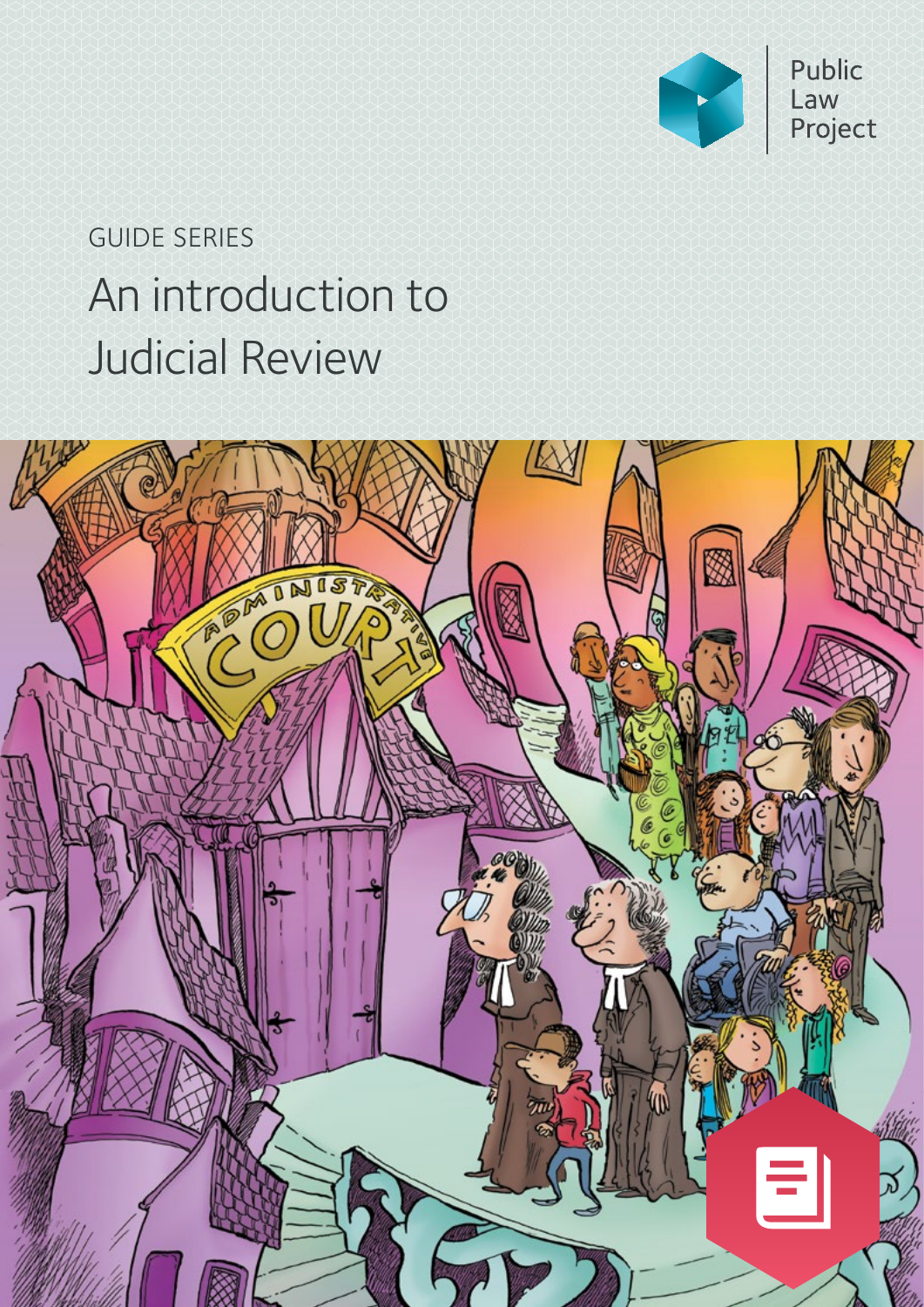The Public Law Project (PLP) is an independent national legal charity. Our mission is to improve public decision-making and facilitate access to justice. We work through a combination of research and policy work; training, conferences, and second-tier support; and legal casework including public interest litigation. Our strategic objectives are to:

- promote and safeguard the Rule of Law;
- **ensure fair systems for public decision making; and**
- **•** improve access to justice.

#### [www.publiclawproject.org.uk](http://www.publiclawproject.org.uk)

In this guide we explain what public law is and the ways in which you may be able to use public law to change or influence decisions that affect you.

The Public Law Project would like to thank Matrix Causes Fund for supporting our short guides project.

This guide is intended for information only. While we hope it will be helpful to those involved in judicial review, it is not a replacement for legal advice. Reading this guide cannot give enough information to bring a judicial review case. If you believe you have a case, you should seek specialist legal advice immediately.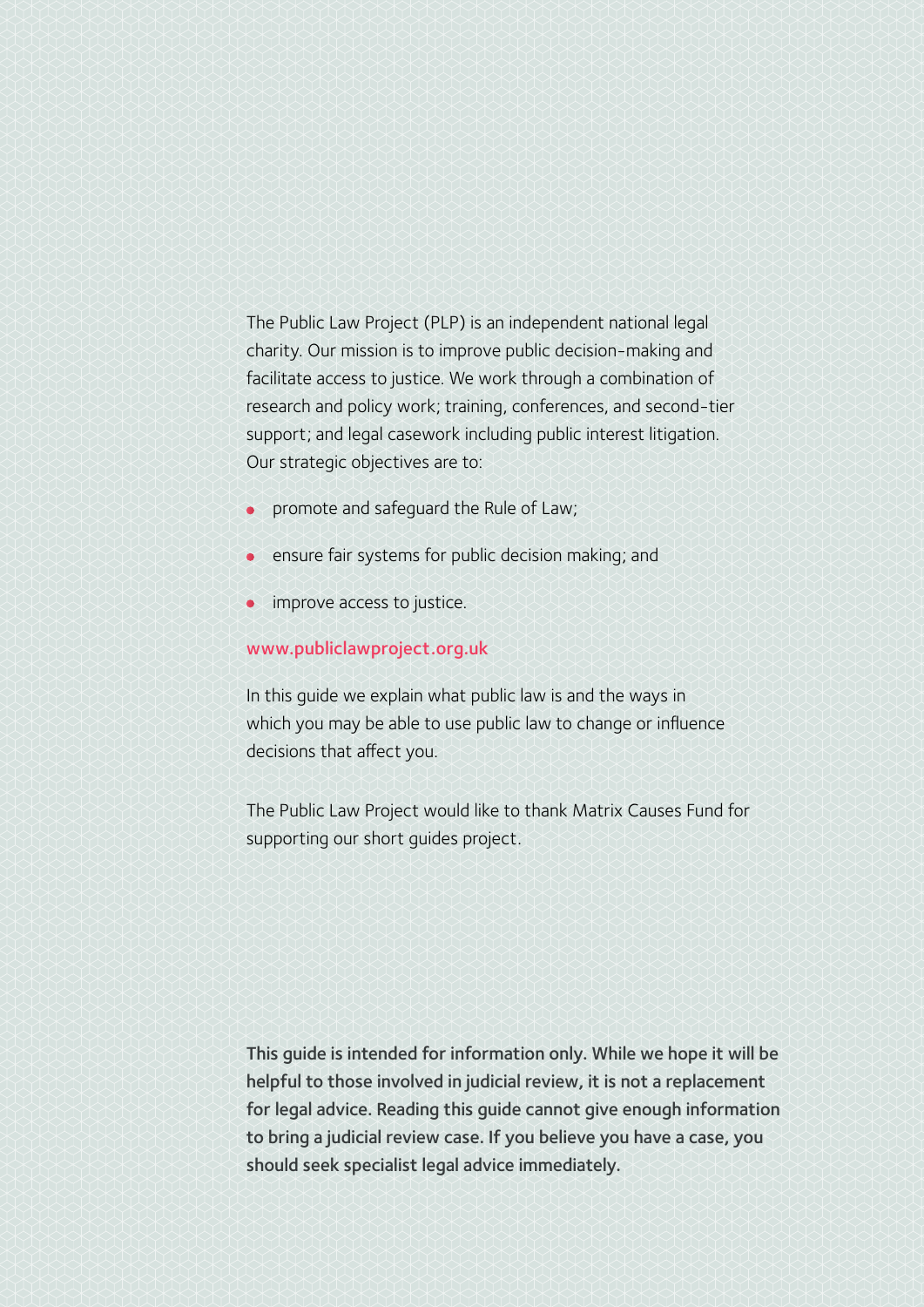<span id="page-2-0"></span>

# An introduction to Judicial Review

# **Content[s](#page-3-0)**

| What is judicial review?                   | 02 |
|--------------------------------------------|----|
| Who can bring a claim for judicial review? | 03 |
| What can be challenged?                    | 03 |
| Important points to consider               | 04 |
| <b>Alternatives to judicial review</b>     | 05 |
| What can the court do?                     | 07 |
| Time limits and seeking advice             | 09 |
| <b>Procedure for applying</b>              | 10 |
| How long do judicial review cases take?    | 13 |
| Paying for a judicial review               | 13 |
| <b>Court fees</b>                          | 16 |
| What are the grounds for judicial review?  | 17 |
| Why is judicial review important?          | 25 |
| <b>Further information</b>                 | 25 |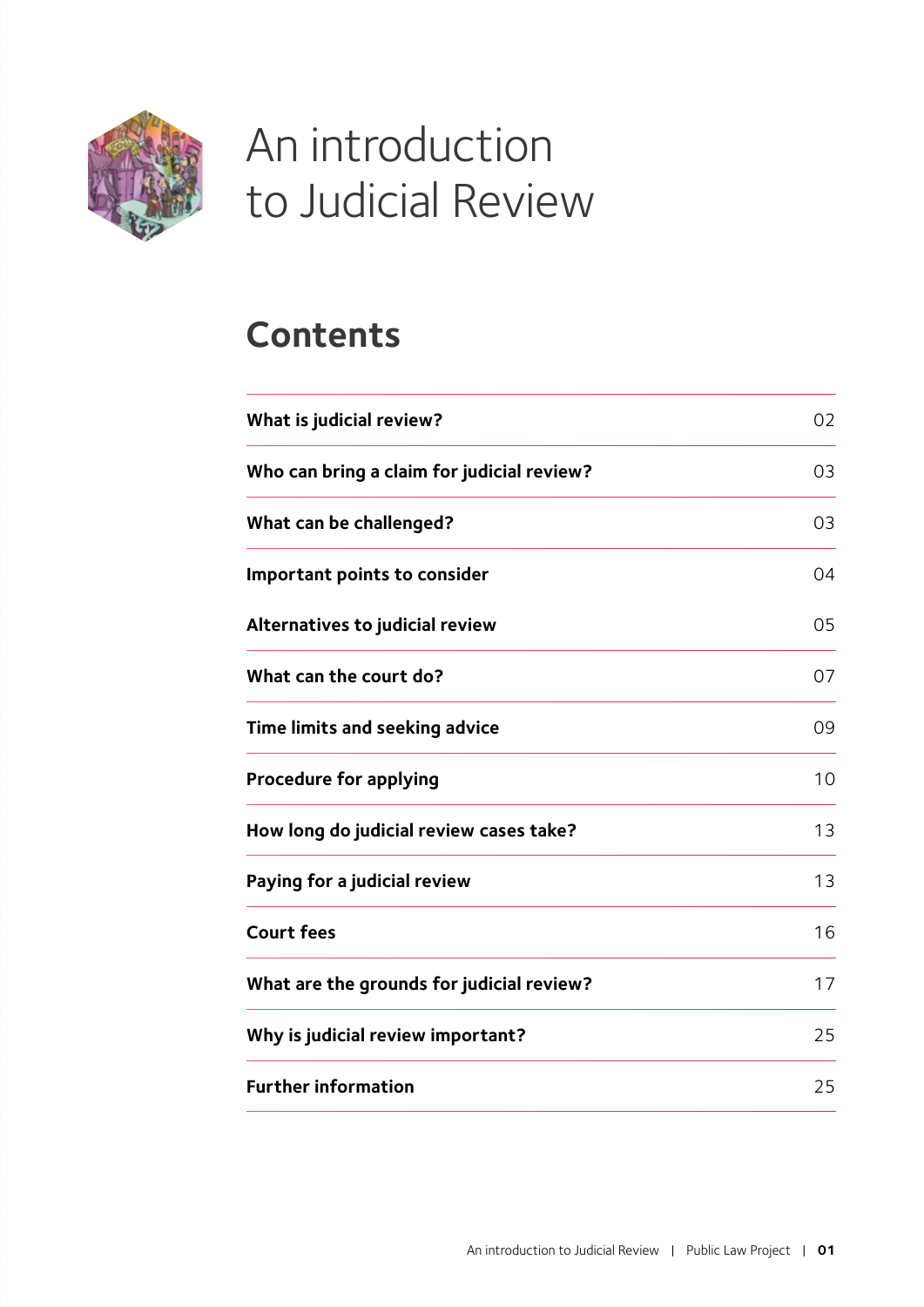<span id="page-3-1"></span>

# <span id="page-3-0"></span>**What is judicial review?**

Judicial review is a way of challenging the decisions, acts (and sometimes the failure to act) of a public body, because it has not acted lawfully. It is a court procedure, brought in a branch of the High Court known as the Administrative Court, or in relation to certain types of case, $1$  in the Upper Tribunal. For the purposes of this guide, the essential facts about judicial review in the Administrative Court and in the Upper Tribunal are the same. For simplicity, we will refer only to the Administrative Court in the rest of this guide, and will mention the Upper Tribunal only where there is an important difference.

Under the judicial review procedure, judges examine (or "review") the decision<sup>2</sup> being challenged in the claim, and consider whether the law has been correctly followed by the public body. As well as the claimant (who seeks to change the decision) and the defendant (who has made the decision), other parties who want to be involved in the case – because they are concerned that they will be affected by the outcome – may be able to intervene.

Public bodies such as central and local government have to obey the law in how they take decisions and act. Where they don't, they can be said to have acted unlawfully. The type of law governing the conduct of public bodies is known as 'public law'. Public law principles ensure that public bodies discharge their legal duties, do not abuse their powers and act compatibly with the human rights of those affected by their actions.<sup>3</sup>

Where a public body acts unlawfully, there are a number of ways that those affected can challenge that behaviour or decision. The most common of these are complaining using public bodies' complaints procedures, and exercising rights of appeal to a tribunal (if such rights exist in relation to the particular decision to be challenged, such as in welfare benefits cases). If a person can make a further complaint to or about the public body, or they can appeal the decision, then it is usually not necessary (or appropriate) to use judicial review.

<sup>1</sup> These include challenges to certain decisions taken (a) by the immigration authorities, (b) under the Criminal Injuries Compensation Scheme, and (c) by the First-tier Tribunal if there is no onward right of appeal.

<sup>&</sup>lt;sup>2</sup> As well as "decisions", policies, practices, other acts and failures to act can also be challenged by judicial review, but decisions are referred to in the rest of this guide for simplicity.

<sup>&</sup>lt;sup>3</sup> See PLP's short quide to Public law.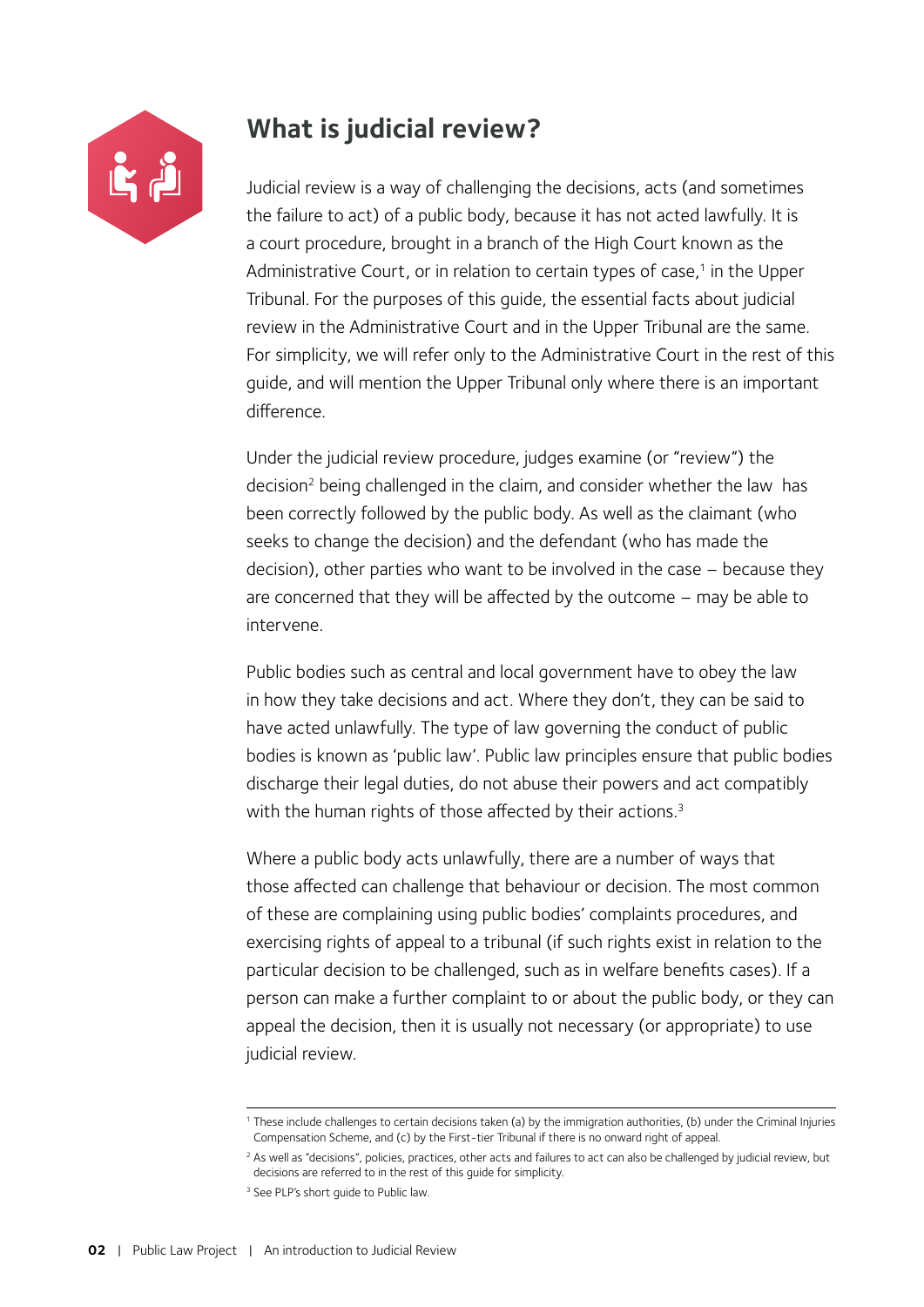<span id="page-4-0"></span>Some judicial review cases are not given 'permission' by the Administrative Court, usually because they are unlikely to be successful. If a case is given permission, it is heard before a judge. Instead of making a decision on the day, the judge usually adjourns the case, and produces a written judgment in which he or she decides, with reasons, whether the public body acted unlawfully, and if it did, what (if anything) should be done to put things right. The court's judgment sets out the law which the public body, and all similar public bodies, must follow.



## **Who can bring a claim for judicial review?**

The court will not accept a judicial review on any subject from any person. To be permitted to bring a claim for judicial review, the court will expect you to have some sort of 'standing'. This will usually mean that you are an individual who is affected in some way (maybe by being the subject of the decision, or because it affects your community), or that you are an organisation with sufficient interest in the issue. For instance, the Public Law Project made a judicial review claim against changes to legal aid rules in 2013. The claim was considered by the Administrative Court because PLP has an interest in whether people can access courts (including by legal aid funding) and it is an issue of general public importance.



# **What decisions, acts, and failures to act can be challenged by judicial review?**

Decisions, acts, and failures to act by public bodies exercising their public functions are all potentially challengeable by judicial review.

Public bodies may be thought of as bodies that deliver a public service. They may include government ministers, local authorities, chief police constables, prison governors, NHS Trusts, regulatory bodies such as the Office for Standards in Education (Ofsted), and courts and tribunals themselves.

Public bodies 'exercise their public functions' when they carry out the work they were created for. So when a local authority decides a planning application, it is exercising a public function. But when it employs a member of staff, or enters into a contract with a company to clean its offices, it is acting like any private individual or company, and its actions are not governed by public law.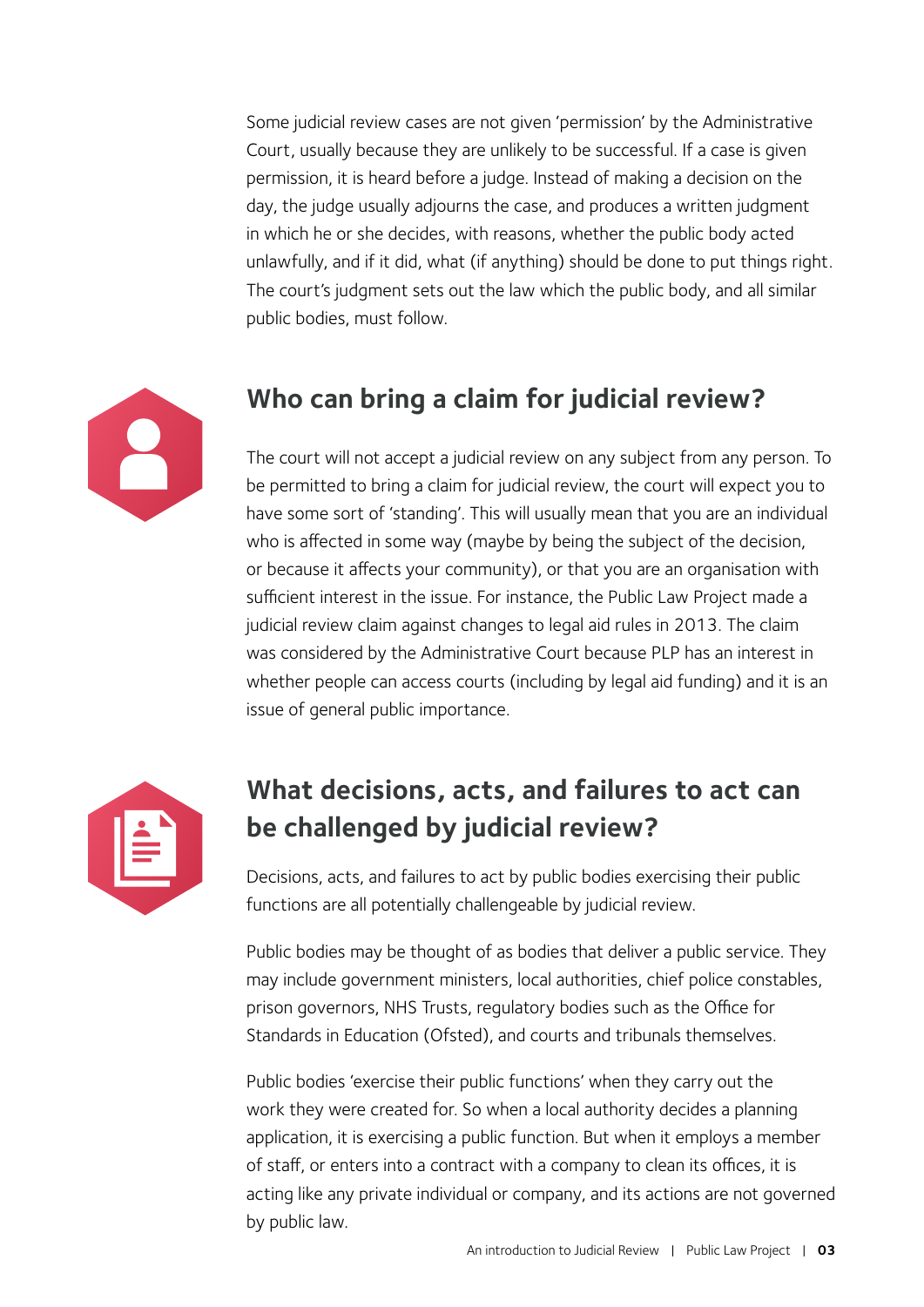Some public functions are contracted out to private companies. If a private company is exercising a public function, its behaviour will be governed by public law principles, and its decisions, acts and failures to act are potentially challengeable by judicial review. For example, a private company that runs a prison is exercising a public function, and so its behaviour in treatment of prisoners is governed by public law.



# **Important points to consider when bringing a case**

- 1. Judicial review is **expensive** typical expenses that have to be budgeted for by the claimant include the claimant's lawyers' fees, court fees, and any expert fees. In addition, like other forms of litigation, if you lose a judicial review case, you will normally have to pay the other side's legal costs. All of these costs have to be considered before a case is commenced. For more detail, see 'Paying for a judicial review' on page 12.
- 2. Judicial review is **risky** even if the court concludes that a public body has acted unlawfully, it may decide that it will not set aside the decision being challenged or make any other order to give the claimant what he or she wants. This is because the remedies possible in judicial review are always at the court's discretion, and are not automatically applied where a claimant has been successful. The reason for this is that judicial review cases are always concerned with public administration. As well as doing justice to the individual claimant, the courts will take care not do anything that makes it impossible for the public body to do its job for the public good. Although expert lawyers can advise in advance that a case is strong and likely to succeed, there is no such thing as a dead certain judicial review case. The remedies the court can give are explained further below under the heading 'What can the court do?' on page 6.
- 3. Judicial review can be **complex** the law governing the public body's conduct, and the effect of the public body's legal error on the decision that is being challenged have to be carefully analysed. The rules governing what is and what is not lawful are complex and have developed through many decisions of the courts. Even experts may disagree on the correct approach and in all cases, well-informed legal assistance is essential.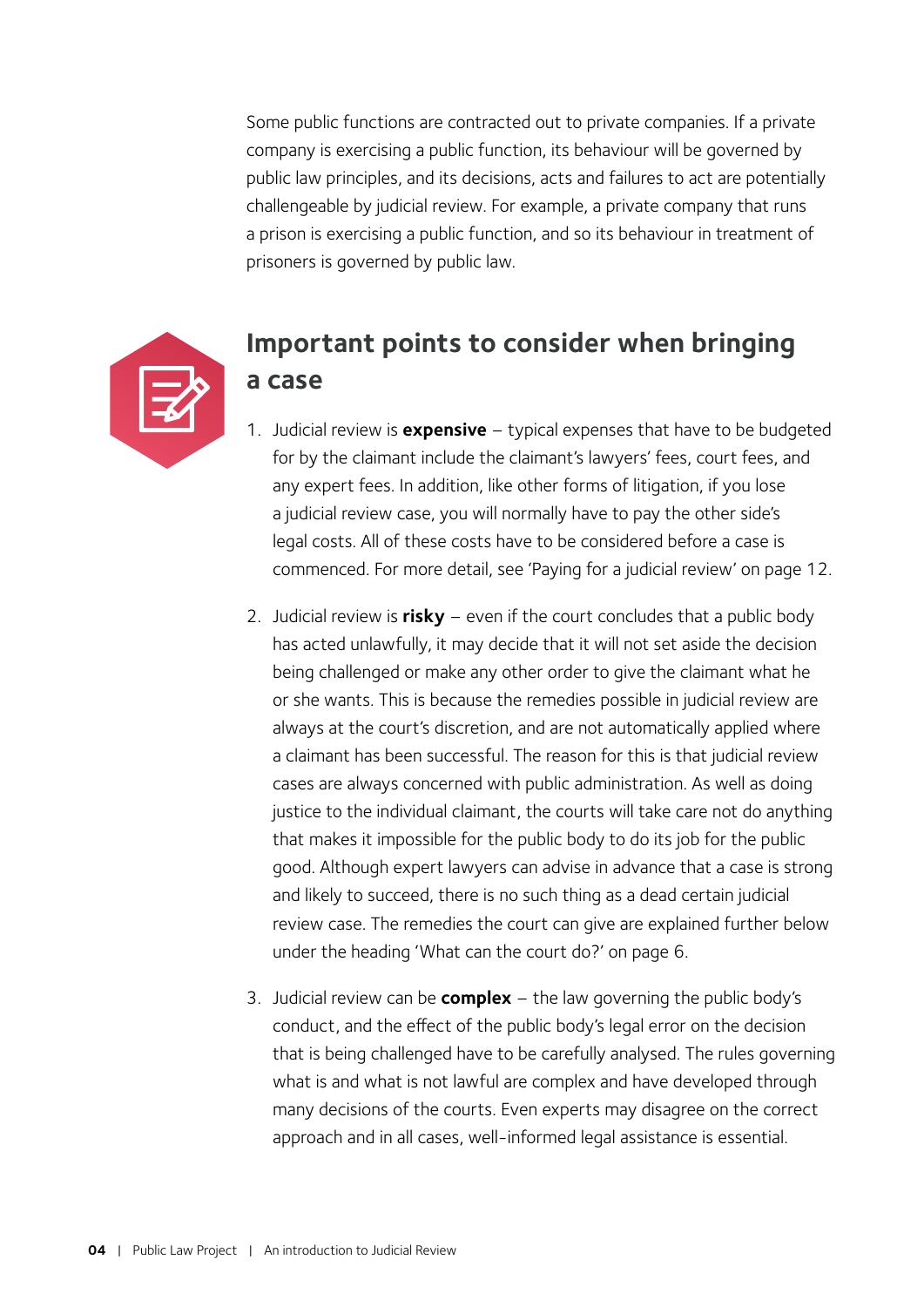- 4. Judicial review may not to be an appropriate way of getting financial compensation, as the court only has a limited power to award damages. This is explained further under 'What can the court do?' on page 6.
- 5. Judicial review cases need to be prepared and brought quickly most claims need to be brought promptly and in any event within 3 months, and some types of case must be brought even quicker than 3 months. See 'Time limits and seeking advice' on page 8.

For these reasons - and others - readers of this guide are strongly advised to get urgent advice from a specialist lawyer if you think you have or may have a claim. If you are on income-related benefits, or you are on a low income, you may be able to get free advice from a solicitor under the legal aid scheme. **This guide should not be construed as legal advice.**



# <span id="page-6-0"></span>**Alternatives to judicial review**

If there are other effective ways of challenging a decision, act or failure to act, then you will be expected to use them, or justify why you have applied for judicial review when you could have used a different procedure. Judicial review is generally a remedy of last resort.

#### **Tribunals**

An example of an alternative remedy which will almost always be considered adequate (and so which will make judicial review impossible) is having a right of appeal to another court or tribunal. For example, if you apply for Job Seekers' Allowance, and your application is refused, there will be a right of appeal to the First-Tier Tribunal, which you will be expected to exercise rather than applying for judicial review – unless you can show that appealing to the Tribunal is not an adequate or sufficient remedy in your case.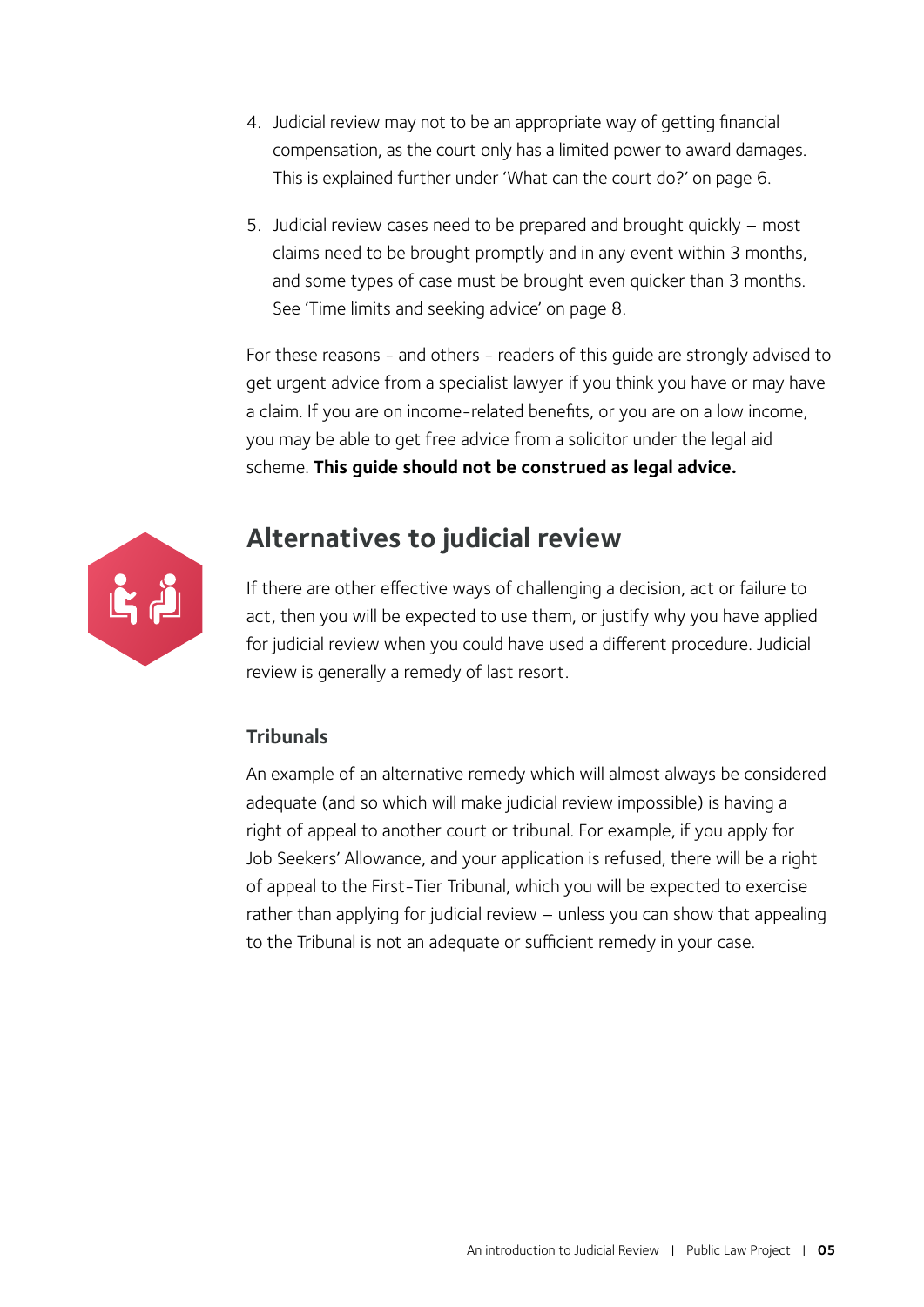An appeal can be more effective than an application for judicial review, because an appeal tribunal may be quicker and more expert. And if you win an appeal, the tribunal will usually substitute its own decision for the decision appealed against. This can be better for you than bringing a claim for judicial review, where the court will focus on whether the decision was reached in a lawful way (and not on whether it was the right decision to make). If you win a judicial review, the court will tend to order the public body to take the decision again – this time lawfully – rather than substitute its own decision for the decision under challenge. Sometimes the court will give specific directions or guidance to the public body on how to re-make the decision in accordance with the law. This means that with judicial review cases, you often have to wait longer for a lawful decision, and also that there is a chance that the public body will reconsider, and then come to the same decision, but this time in a lawful (and so unchallengeable) way.

Most public bodies taking formal decisions will explain in the letter communicating the decision whether the decision has a right of appeal, and if it does, how you can exercise it. Appeal procedures vary in relation to what decisions can be appealed, on what grounds, and within what time limits. You may have to check or get advice about this.

#### **Complaints**

If there is no right of appeal, you could consider making a complaint under the public body's complaints or dispute resolution procedure. This may be adequate where the complaint concerns disputed facts, and where you can afford to wait some time for resolution (see short Guide 02: Making an Effective Complaint to a Public Body).

#### **Ombudsman Schemes**

Where using the complaints procedure does not result in a satisfactory resolution, you can often complain to an ombudsman (for example the Parliamentary and Health Service Ombudsman, if your complaint concerns central Government or the NHS, or the Local Government Ombudsman, if your complaint concerns a local authority). Ombudsmen will generally investigate complaints of maladministration (see PLP's Introduction to public  $law<sup>4</sup>$ ).

<sup>4</sup> www.publiclawproject.org.uk/resources/category/21/guides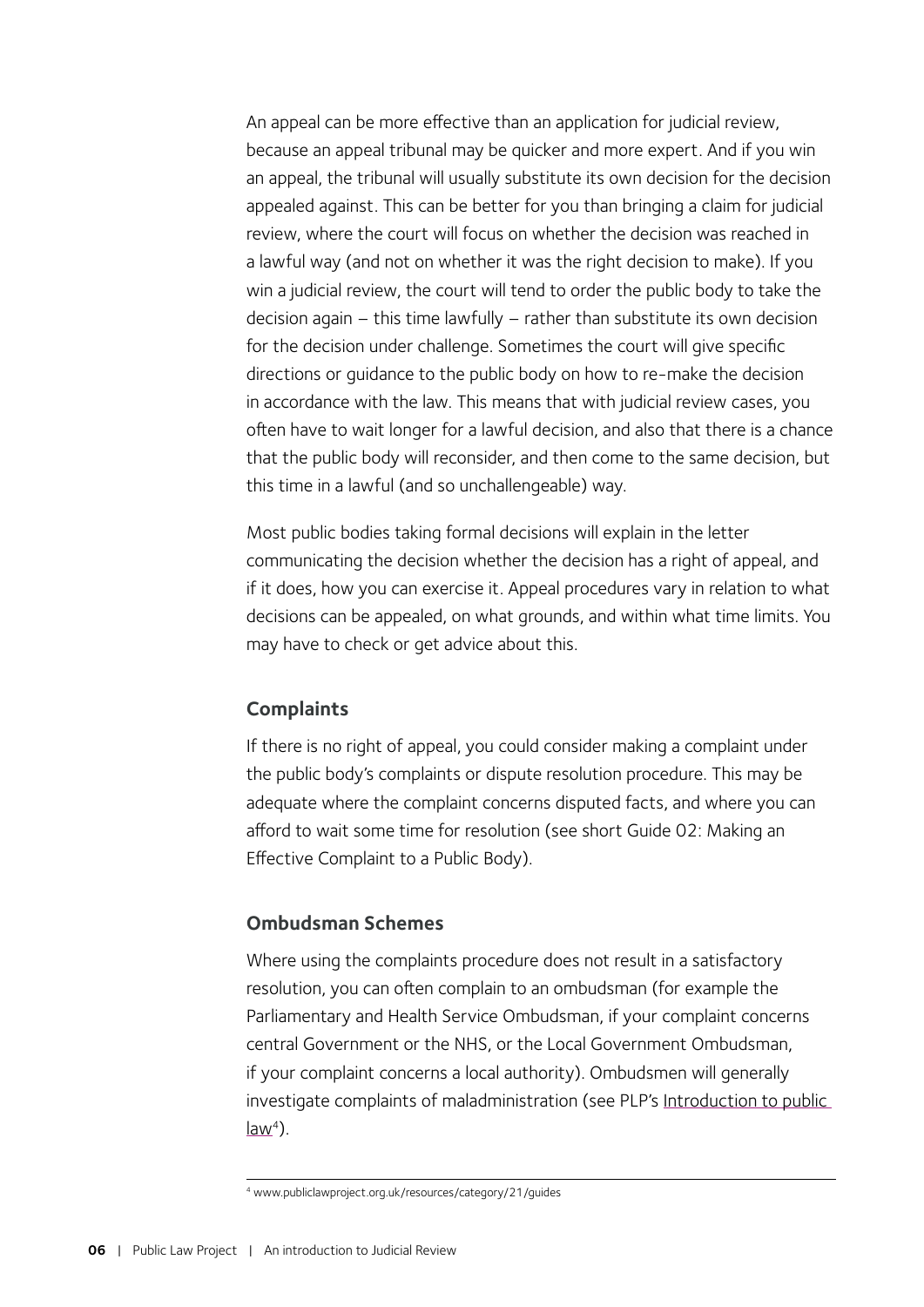#### **Other Advantages of Alternatives to Judicial Review**

The alternatives to judicial review referred to above are all usually free, do not normally involve any risk of costs being awarded against you if you are unsuccessful, and they are all designed to be used by claimants who are not represented by lawyers.

However, some appeals to First-Tier Tribunals can involve complicated legal issues, and legal aid is not generally available. This can put unrepresented claimants at a disadvantage, especially when their opponent is a large government department with access to its own lawyers. You may be able to apply for Exceptional Case Funding (ECF) in some circumstances. You will find guides to applying for ECF<sup>5</sup> on PLP's website[.](http://www.publiclawproject.org.uk/resources/category/21/guides)



## <span id="page-8-0"></span>**What can the court do?**

When you bring proceedings for judicial review you are asking the court to grant you one or more orders. These are known as 'remedies.' There are a limited number of remedies that the court can give in a judicial review case. They are:

#### **A** quashing order

This is an order which overturns or undoes the decision being challenged, so that it has no legal effect. This is the most common outcome of successful judicial reviews.

#### **A** prohibiting order

This stops a public body from taking an unlawful decision or action that it has not yet taken.

#### **A** mandatory order

The court can direct a public body to take an active step, e.g. to take a new decision within a specific period of time. This type of order is comparatively rare.

#### **A** declaration

This is an order stating clearly and concisely what the law is, where this is disputed. Often judges prefer not to do this because (they say) the law is adequately set out in their written judgment, so a declaration is not necessary.

<sup>5</sup> https://publiclawproject.org.uk/what-we-do/current-projects-and-activities/legal-aid/exceptional-fundingproject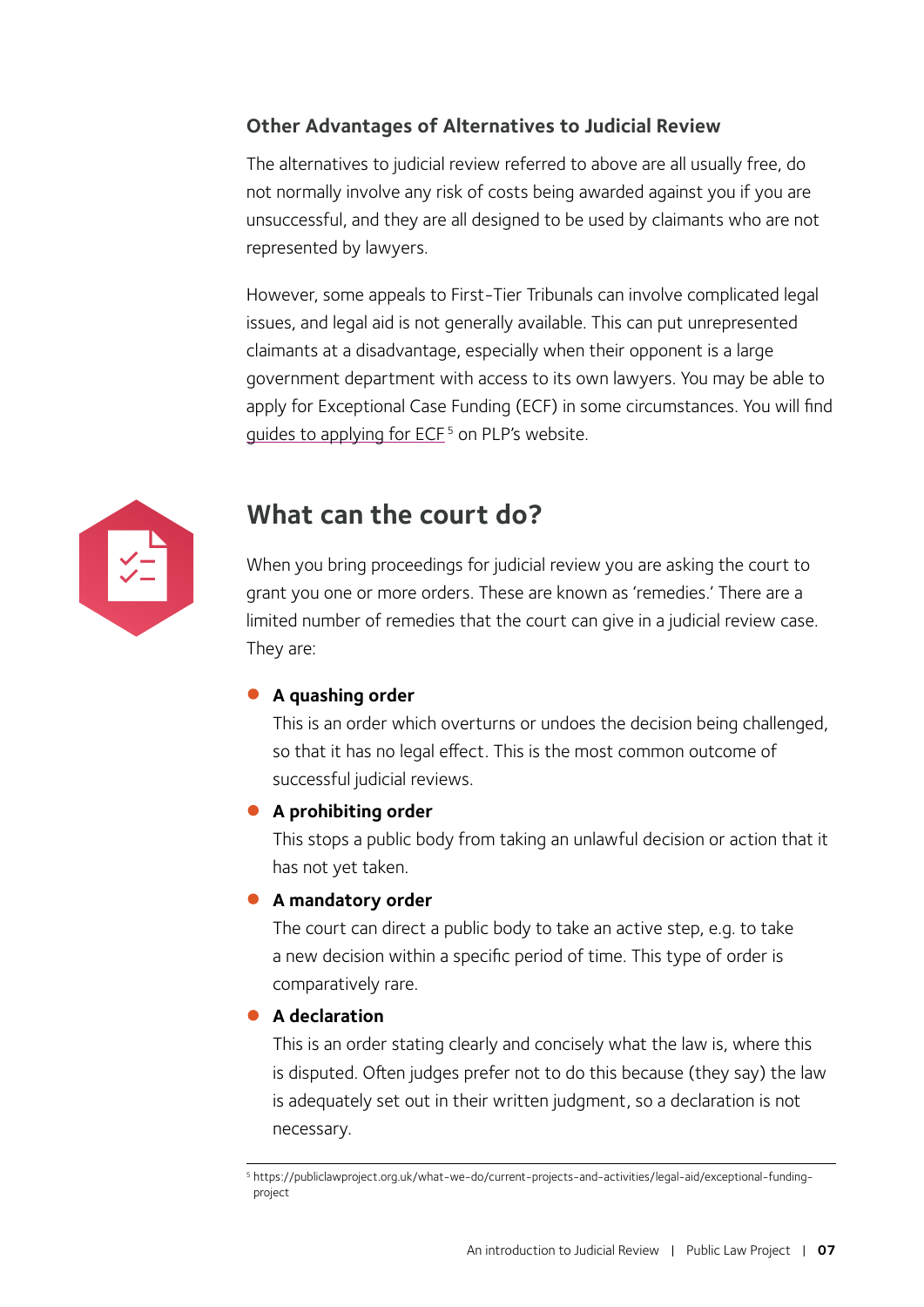#### z **A declaration of incompatibility**

This is a special type of declaration that a particular provision of an Act of Parliament contravenes the Human Rights Act. It is not binding on Parliament, but is an invitation to MPs to change the law so that it complies the Human Rights Act.

#### $\bullet$  Damages

The court can order damages only if some other form of legal remedy is also being sought. There are three circumstances in which damages may be ordered:

- where there is a right to damages under private law but you need to bring the judicial review proceedings to establish an element of the damages claim (for example, you need to show that a period of detention was unlawful, before you can claim compensation for it); or
- where there has been a breach of your human rights under the Human Rights Act 1998; or
- where there has been a breach of your rights under European Union Law.

In addition the court can grant an injunction. This is a temporary order requiring a public body to do something or not to do something until a final decision has been made in the case.

It is important to remember that the remedies outlined above are discretionary. Even if the court finds that a public body has acted wrongly it does not have to grant a remedy. It will make its decision based on the circumstances and what it considers appropriate, fair and practical.

As can be seen from the list of remedies above, the court will not normally re-take the public body's decision itself, even if you win your judicial review. Instead, the court will normally order the public body to reconsider its decision, this time in accordance with the law that the court has now made clear. It may be possible in those circumstances for the public body to reach the same decision but this time by a lawful procedure. So it is possible that even if you win a judicial review, you may still not get what you want.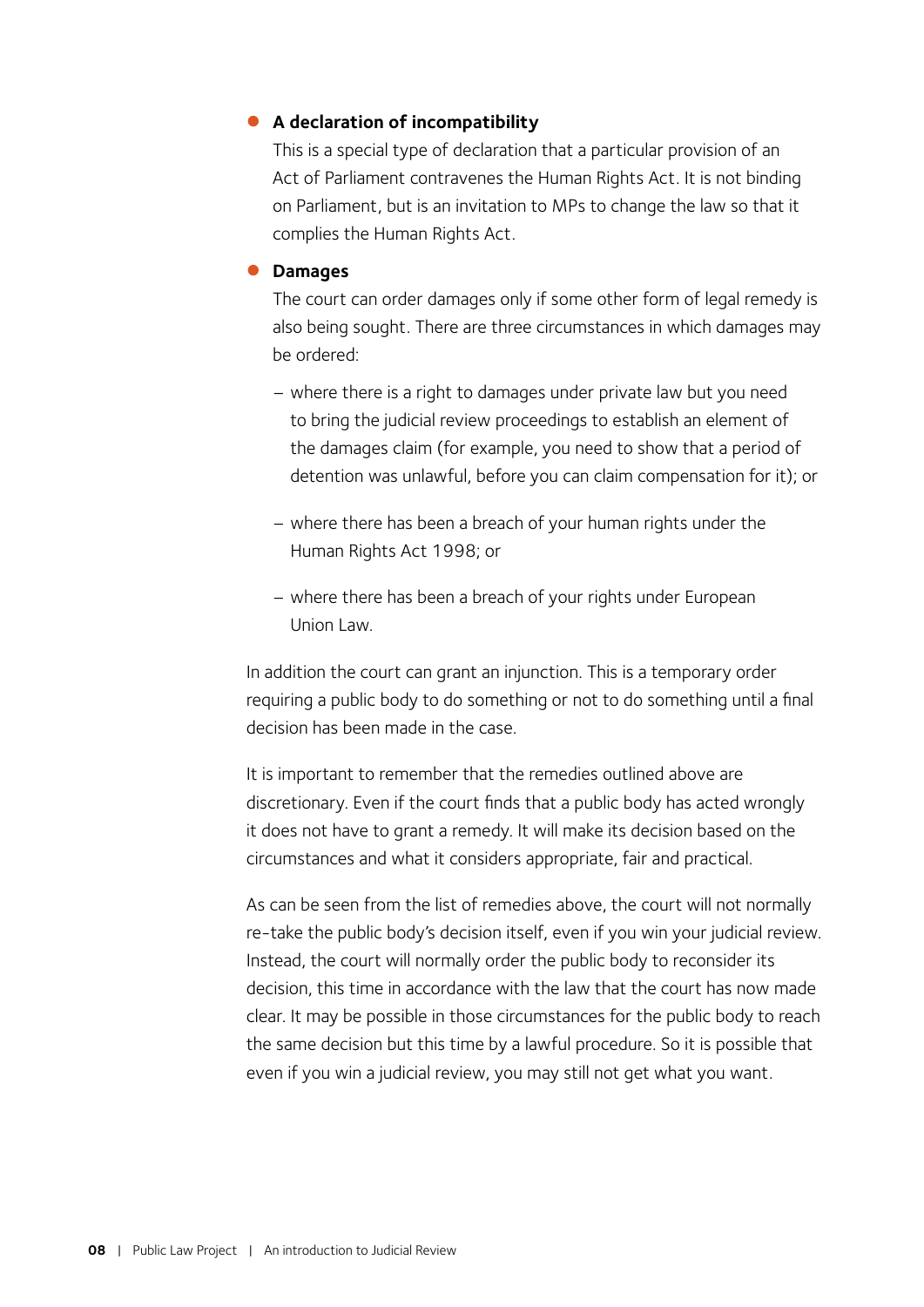It is also important that judicial review cases should not be brought to challenge minor or technical errors by a public body that did not really make a difference to the outcome. If the court considers it is 'highly likely' that the public body would have reached the same decision even if it had not made a legal error, then the case will fail. So a judicial review claimant has to show that the public body's error may have made a material difference to the decision under challenge.



## <span id="page-10-0"></span>**Time limits and seeking legal advice**

Most judicial review cases<sup>6</sup> must be brought before the court promptly, and in any event within three months of the decision or action being challenged. The key word is 'promptly' - in certain cases three months may not be "prompt" enough. It is best to view three months as a longstop rather than as a deadline to aim for. These time limits mean applications should be made as soon as possible once it is clear that the case is suitable for judicial review.

The following are not usually accepted as excuses for late applications:

- ignorance of the law even if you have been badly advised; or
- delay in seeking proper advice; or
- the fact that the public body's decision may itself have been delayed; or
- any agreement by the public body to give you extra time to bring a claim for judicial review.

#### **So if you think you may have a case you should seek specialist advice immediately.**

<sup>&</sup>lt;sup>6</sup> Challenges to certain decisions by the Upper Tribunal where there is no right of appeal to the Court of Appeal may be subject to judicial review. In these cases, you must apply for judicial review within 14 days of the decision. Challenges to planning decisions must be brought usually within 6 weeks, and challenges to procurement decisions within 30 days.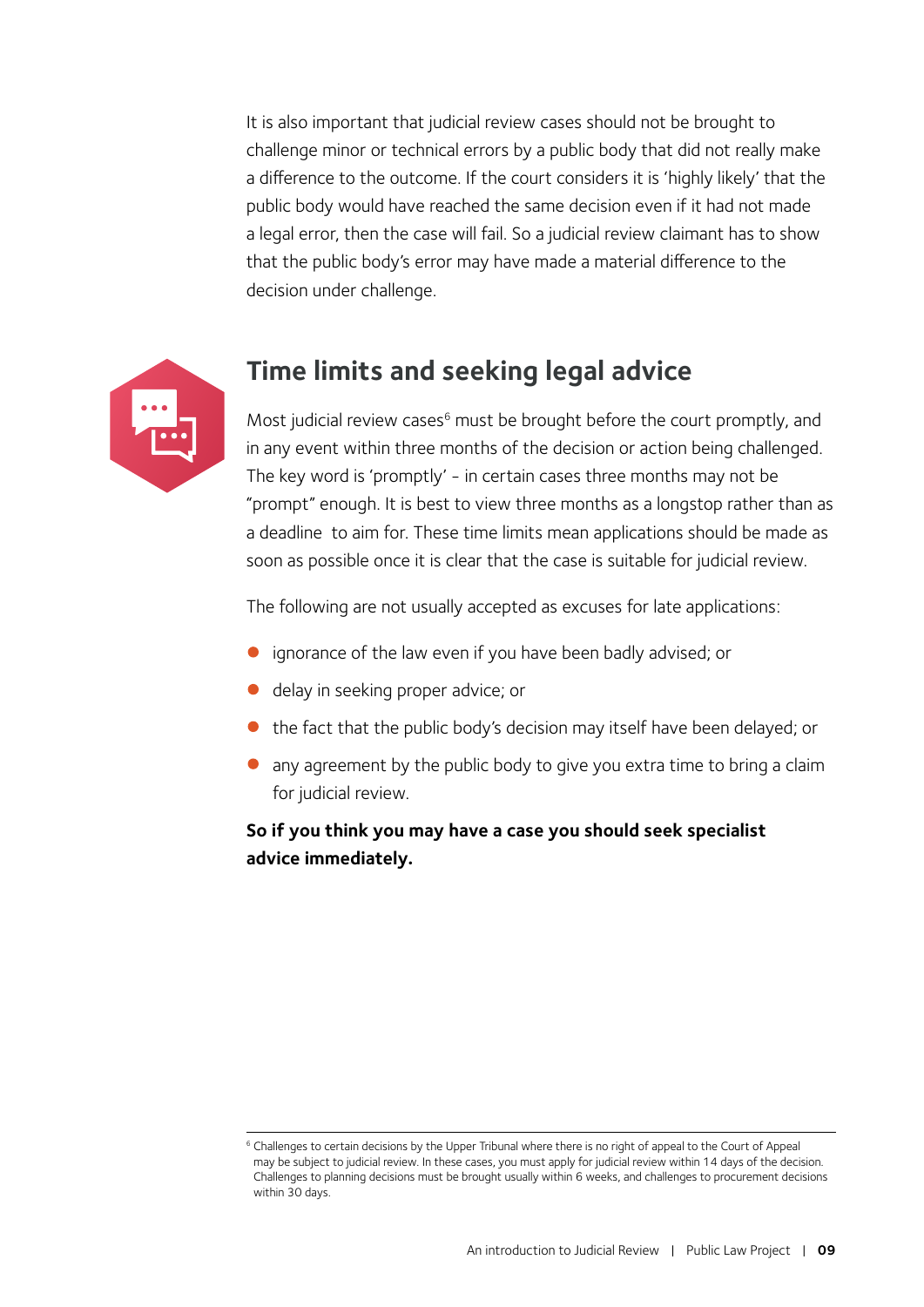

# <span id="page-11-0"></span>**The procedure for applying for judicial review**

#### **Pre-action stage**

Where a public body has taken a decision you think is unlawful it is essential, if there is time, to write a letter to the public body setting out why you think they have acted unlawfully and what you want them to do to rectify the situation. You should state your intention to apply for judicial review if they do not confirm they will take the action you have specified within a certain time, usually 14 days. There is a format setting out all the issues the preaction letter should address in a document known as the [Pre-action Protocol](http://www.justice.gov.uk/courts/procedure-rules/civil/protocol/prot_jrv.)  [for Judicial Review.](http://www.justice.gov.uk/courts/procedure-rules/civil/protocol/prot_jrv.) 7

The pre-action protocol letter is a crucial document. It should be prepared if at all possible by a lawyer who specialises in judicial review. Many public body defendants will withdraw a disputed decision in response to a well drafted pre-action protocol letter. A well-drafted response can also assist claimants by exposing flaws or weaknesses in their arguments, which can help claimants to decide if their case is strong enough to continue with. The pre-action protocol can therefore lead to the resolution of a dispute without the need for judicial review proceedings to be started.

#### **The permission stage**

If there is no satisfactory response to the letter before claim, the next step is to make an application for permission to apply for judicial review. Your solicitor, if you have one, will act on your behalf throughout the case, preparing the court papers, corresponding with the other side and with the court, and instructing a barrister, on your behalf.

Proceedings are issued (commenced) in the Administrative Court offices in London, Birmingham, Cardiff, Leeds or Manchester. Some judicial review cases are heard by the Upper Tribunal. These include challenges to certain decisions taken (a) by the immigration authorities, (b) under the Criminal Injuries Compensation Scheme, and (c) by the First-tier Tribunal, where there is no onward right of appeal. These cases must be issued in the Upper Tribunal.

<sup>7</sup> www.justice.gov.uk/courts/procedure-rules/civil/protocol/prot\_jrv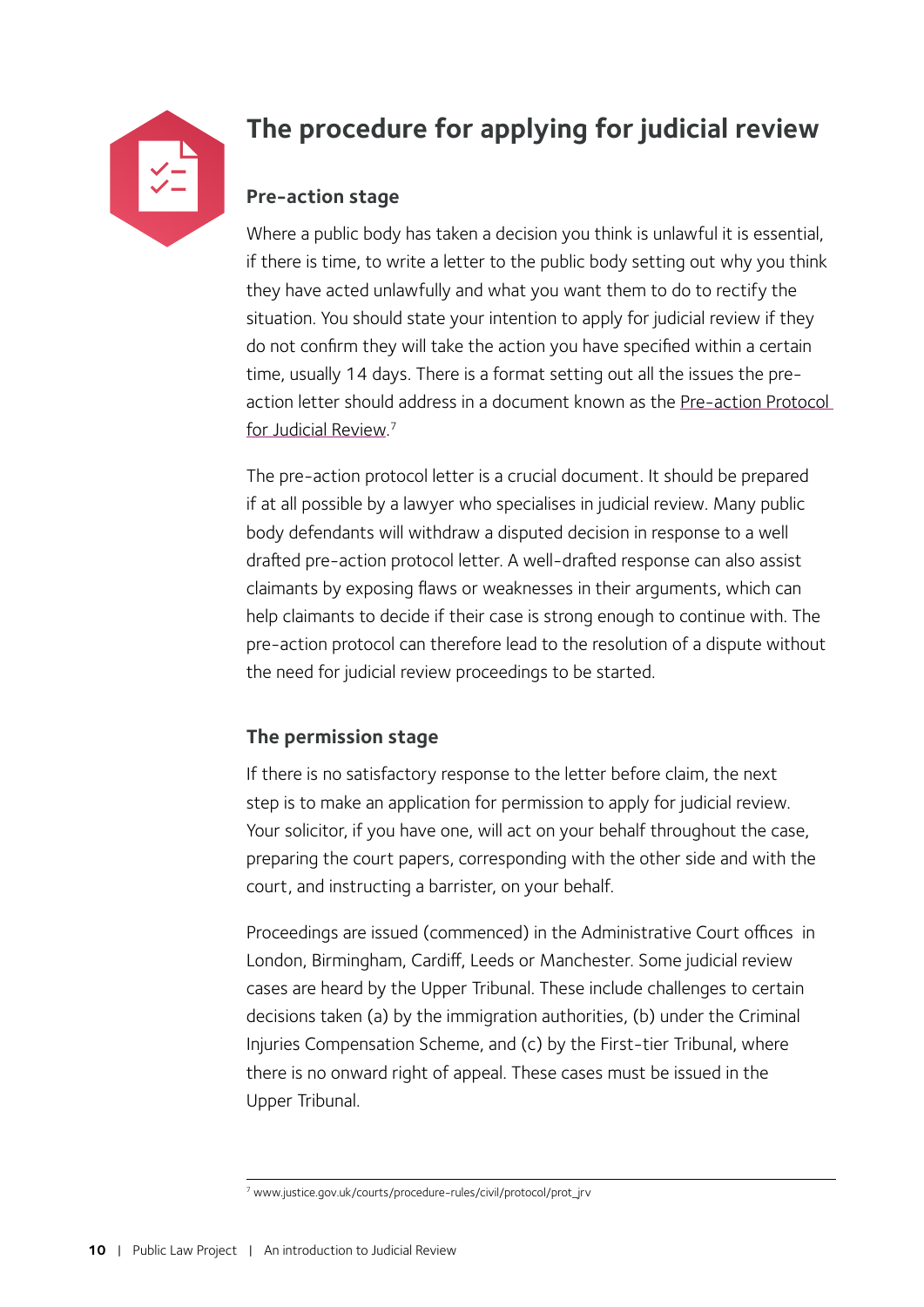A judicial review claim form and statement of facts and grounds (which include the legal arguments) are lodged with the court, together with supporting documents. The papers are usually prepared by your solicitor and barrister. The papers are served on the public body, and on anyone (be they individuals, companies, or public bodies) who will be affected by the proceedings and may wish to participate.

Once the claim is issued by the court, you are known as 'the claimant' in the case and the public body as 'the defendant'.<sup>8</sup> Others who have been served with the papers and wish to participate in the case are known as 'interested parties'. The defendant public body and any interested parties usually have 21 days from when they receive the claim documents from you to file an acknowledgment of service and set out grounds if they are going to argue that the claim is unarguable, and should not be granted permission to proceed.

All of the papers are put before a judge who decides whether to grant permission to proceed to a full hearing. The judge can make the following orders:

- $\bullet$  to grant permission to proceed with the claim (if the judge accepts that you have an arguable case);
- $\bullet$  to refuse permission (if the judge considers the claim unarguable);
- $\bullet$  to refuse permission and certify the claim as "totally without merit" (if the judge considers the claim to be hopeless);
- $\bullet$  to order that permission be considered at an oral hearing (if the judge is not sure whether the claim is arguable, and would like to hear oral argument on that point);
- $\bullet$  to order that the question of permission be decided at a hearing, with the final hearing to follow immediately afterwards if permission is granted (this is often referred to as a 'rolled up/hearing'). An order of this sort is often made in cases that the judge considers are too complicated to grant permission without a hearing but need to be heard and decided urgently.

If permission is refused, you have seven days $9$  to request that the decision be reconsidered at an oral hearing, unless the case has been certified as totally without merit, in which case the claim cannot proceed further.

<sup>&</sup>lt;sup>8</sup> In the Upper Tribunal, the person brining the judicial review is called the 'applicant' and the public body is called the 'respondent'.

<sup>&</sup>lt;sup>9</sup> In a case in the Upper Tribunal, you have 14 days from the date the decision is sent to request renewal (or nine days in the case of an immigration judicial review in the Upper Tribunal).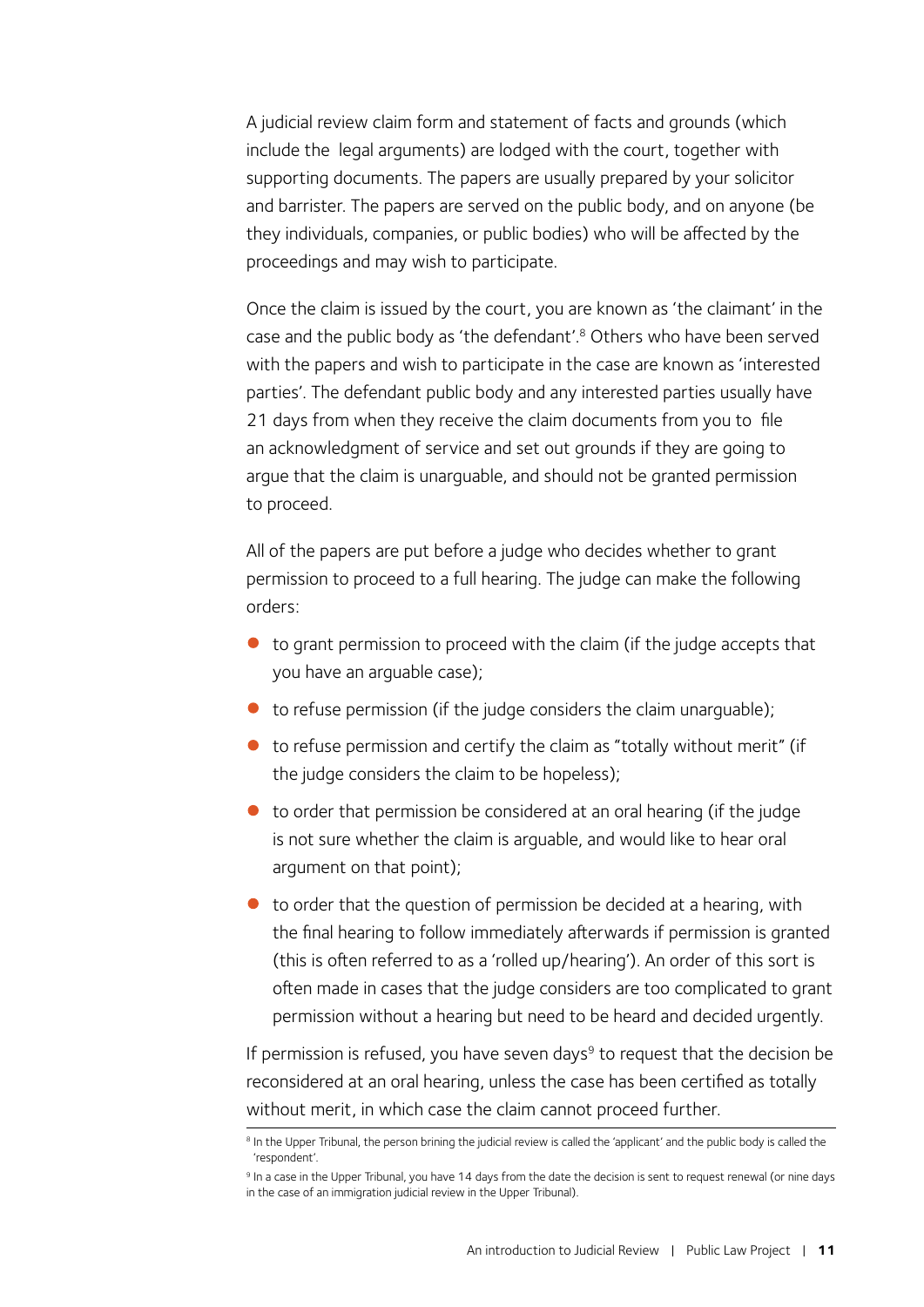If permission is refused at an oral hearing (or the case is certified as totally without merit when permission is refused on the papers), a written application can be made to the Court of Appeal for permission to appeal within seven days of refusal.<sup>10</sup> If the Court of Appeal refuses permission to appeal against the refusal of permission to apply for judicial review, that is the end of your case.

#### **The final hearing**

If permission to apply for judicial review is granted, your case will go to a final hearing.

Usually within 35 days of the decision to grant permission the defendant must file and serve its detailed grounds of resistance, setting out in more detail the basis on which it is defending the claim. That must include any written evidence it wants to rely on. The case is then set down for hearing before a judge in the Administrative Court. The time estimate for the hearing will normally be agreed by the lawyers for all the parties.

The full hearing is very formal. It involves lawyers from both sides making arguments about the lawfulness of the decision, act or failure to act which you have challenged. It is very unlikely you will have to give oral evidence, and you may not even need to attend the hearing, unless you would like to do so for your own interest.

At the end of the hearing the judge can give judgment there and then, but that is unusual. The judge usually "reserves" the judgment, which means that the judgment will be given later, usually a few weeks after the hearing has taken place.

Once judgment is given then both sides can make representations about who should pay the costs of the proceedings. As explained below, the usual order is that the loser pays the winner's costs.

<sup>&</sup>lt;sup>10</sup> If your application for permission was heard in the Upper Tribunal then you must first apply to the Upper Tribunal for permission to appeal either at the oral hearing, or within 7 days if the case is certified as totally without merit. If permission to appeal is refused, you may apply to the Court of Appeal for permission to appeal within 7 days of the decision refusing you permission to appeal.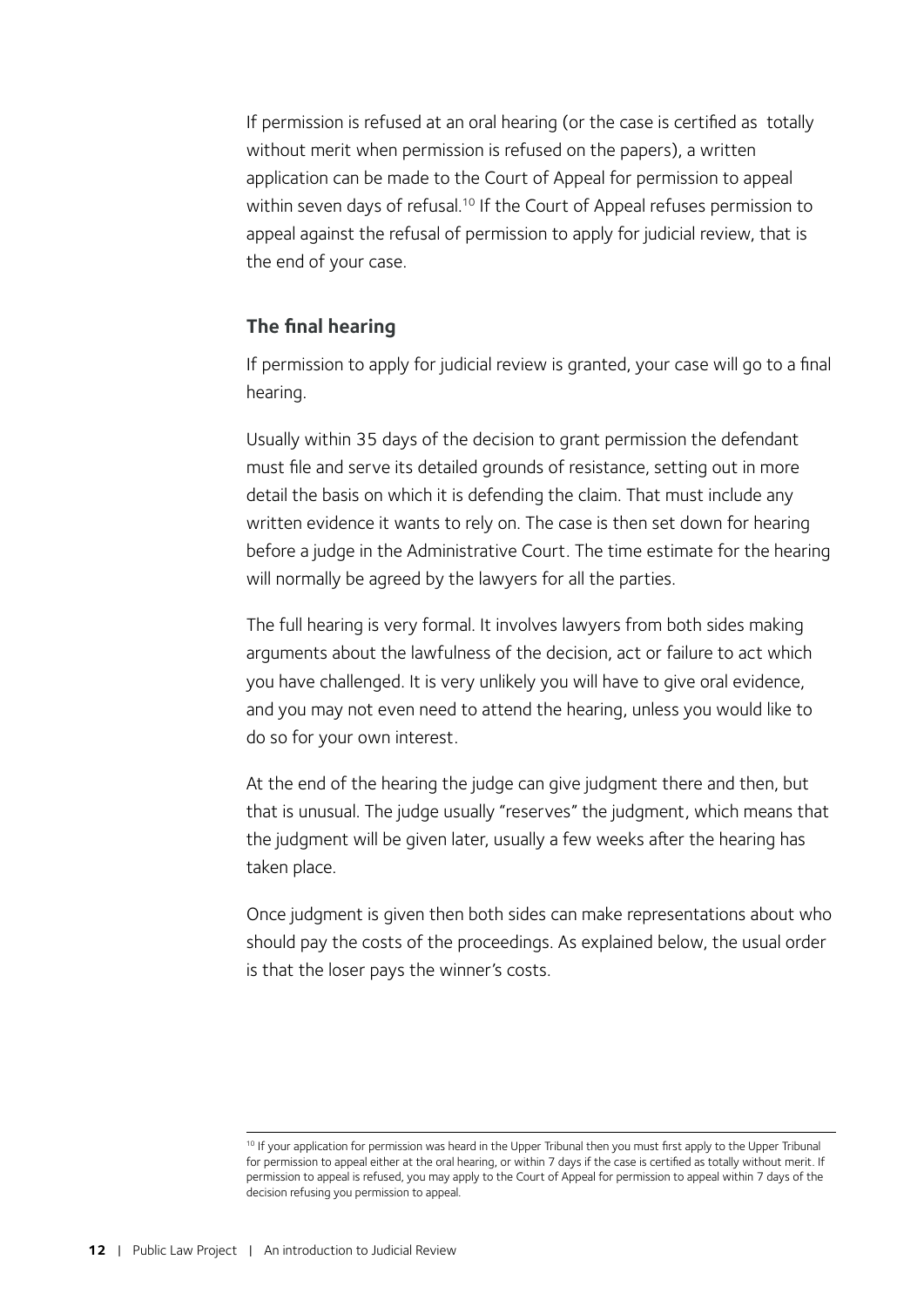

# <span id="page-14-0"></span>**How long do judicial review cases take?**

Once a judicial review case has commenced, it is possible to ask the court for an order (known as an "injunction") to stop the public body from acting on the decision under challenge while the judicial review case is ongoing. These orders can be considered and made quite quickly if necessary. Urgent cases can be prioritised by the court, but if your case is not urgent it can take a very long time to get to a final hearing, possibly longer than a year, especially if your case is heard in London, where the court is extremely busy.



# <span id="page-14-1"></span>**Paying for a judicial review**

In general, the loser of a judicial review case is ordered to pay the winner's costs of bringing the case. That means that before you bring a claim for judicial review, you must budget for 2 separate items of expenditure:

- 1. your own lawyers' fees and expenses (which have to be paid in any event); and
- 2. the other side's legal fees and expenses (which you are likely to have to pay if you lose the case).

You may be able to agree a fixed fee with your own lawyer, but you will have no way of quantifying your opponent's costs in advance. Those will usually be the costs of their solicitor and barrister, and any expert or court fees. The total could amount to £30,000 or more, although this is a very rough general estimate – the true figure could be much more or less.

Unless you are very wealthy, or you have a legal expenses insurance policy that covers judicial review (most of them don't), you will need to take steps to cover both your legal costs and those of your opponent. This could include raising money from the public through a site like Crowdjustice.<sup>11</sup> You will need to act very quickly – delays due to lack of funds are very unlikely to be treated by the court as a good reason for missing the time limits for bringing a judicial review, referred to above.

There are some ways, however, of limiting how much you need to pay for judicial review.

<sup>11</sup> https://www.crowdjustice.com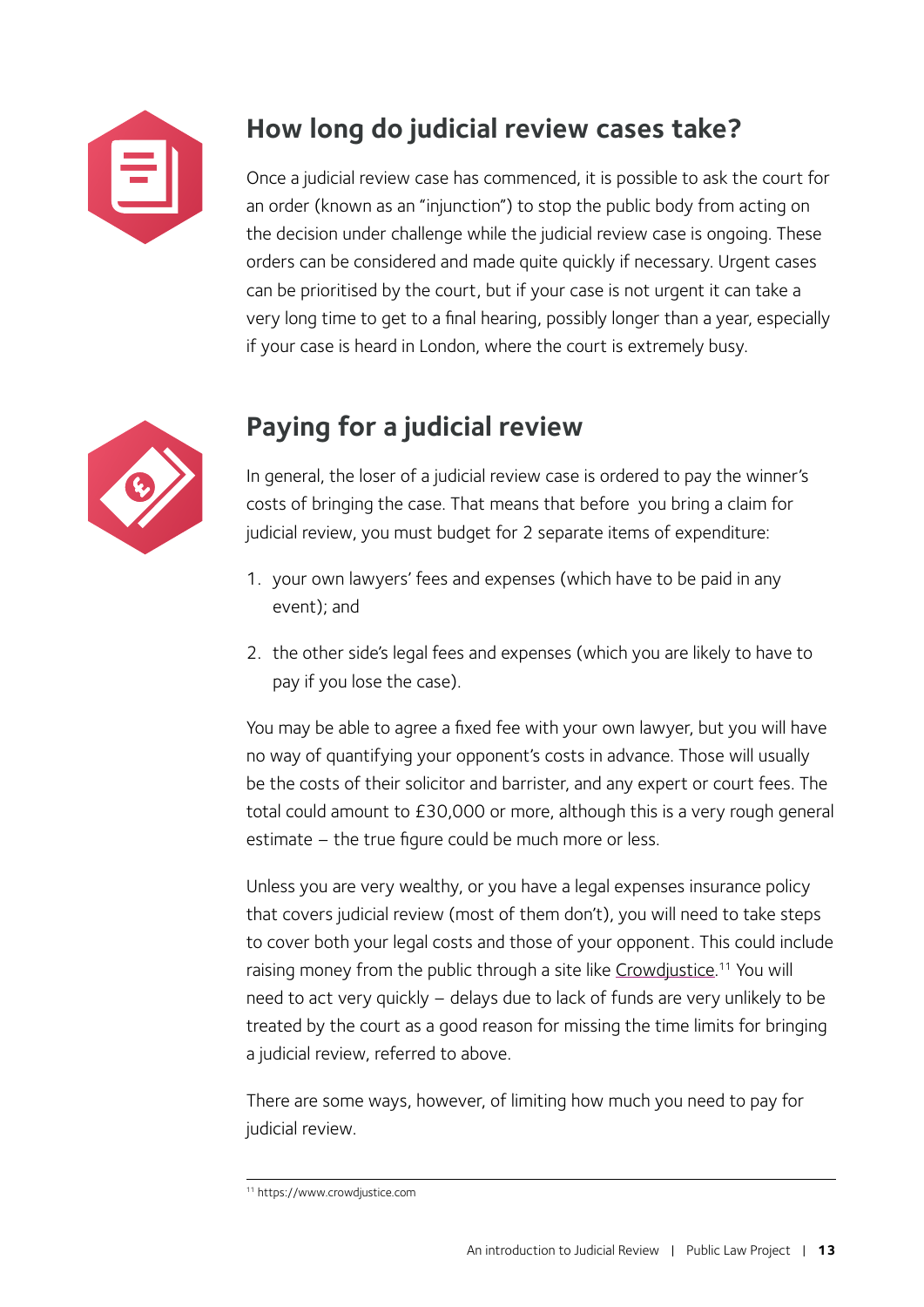#### **Conditional Fee Agreements**

Your solicitor and barrister<sup>12</sup> may agree to act for you under a conditional fee agreement (often referred to as a "CFA"). The effect of such an agreement is that your solicitor and barrister will not charge their full fees unless the case is successful, and you obtain an order that the opponent pays your costs. In that event, and only in that event, your solicitor and barrister would charge their full fee. In effect, solicitors working under a CFA, are gambling on your winning the case. The main problem with a CFA is that even if you find a solicitor who will take a case on that basis, you will not be protected against having to pay the other side's costs if you lose.

Sometimes it is possible to obtain a special insurance policy to cover the risk of losing the case and having to pay the other side's costs. Insurance of this type is known as After the Event insurance. It is hard to find for judicial review cases, and if it can be found, will be very expensive.

#### **Pro bono representation**

You may be able to get free help from a lawyer, for example from the Bar Pro Bono Unit. However, this does not protect you from the risk of the other side's costs being awarded against you if you lose. Most lawyers will prefer to work under a CFA than pro bono, because there is a chance they will get paid [i.e. if you win the case].



### **Legal aid**

The usual costs rules are modified if you have legal representation which is funded by legal aid. If you are granted legal aid, it will pay the legal fees of your solicitor and barrister, and in general it will protect you against the risk of paying the other side's costs if you lose.

<sup>&</sup>lt;sup>12</sup> Barristers are often called "counsel". They are engaged on your behalf by your solicitor to draft certain court documents and to represent you as an advocate in court. Both solicitors and barristers are qualified lawyers.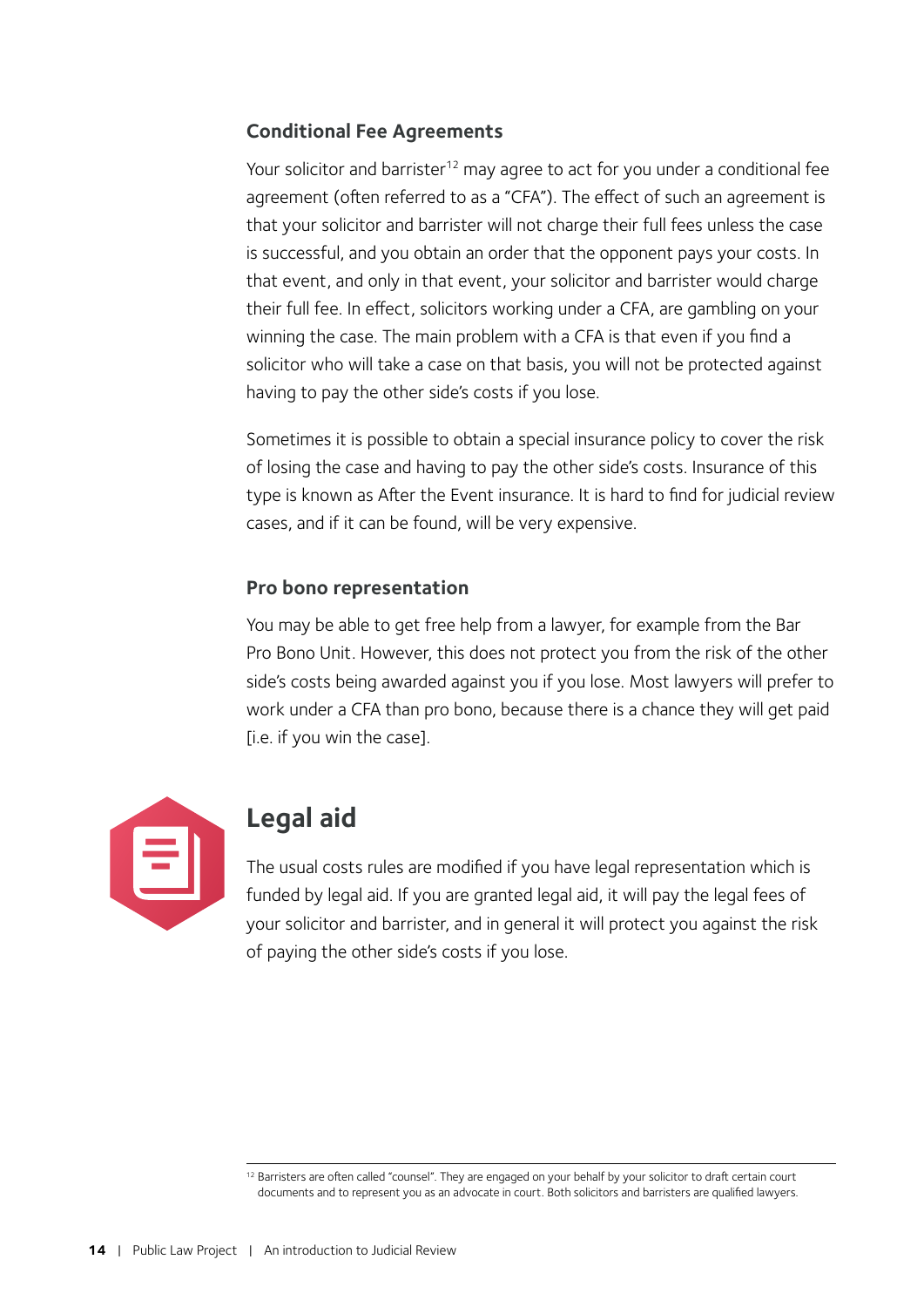The legal aid scheme is administered by the Legal Aid Agency. To get legal aid you have to be on means tested benefits or on a low income, with very limited savings or other assets. As well as satisfying a means test, the Legal Aid Agency will need to be satisfied that you have a good case. You will need to get initial advice from a solicitor, who will help you apply for legal aid, if you are eligible and they are willing to take on your case. You can find more information on the Legal Aid Agency website.<sup>13</sup>

#### **Costs Capping Orders in public interest cases**

These are orders that the court makes at an early stage in the proceedings to limit the amount of their opponent's costs that each side will have to pay if they are unsuccessful. They are often applied for by non-governmental organisations such as charities seeking to bring a claim to clarify the law on behalf of their client group.

Before it grants a costs capping order, the court will need to be persuaded (amongst other things):

- 1. that the case raises important issues so that it is in the public interest for it to be heard (e.g. it might clarify the law for many other people besides the particular claimant), and
- 2. that without a limit on the amount of costs the claimant would have to pay if the case is lost, the claimant could not afford to proceed with the claim.

The court will examine the financial position of the claimant, and all the circumstances of the case. If it is persuaded to make a costs capping order, it will limit both sides' costs liability to whatever amounts the court considers reasonable.

There are two main problems with costs capping orders. The first is that they are uncertain: the court can only make a decision on whether to cap the legal costs after it has decided to grant permission for judicial review. So until that point, you will not know whether the costs will be capped or not. The second is that if the outcome of the case will benefit you, you are less likely to get one.

<sup>13</sup> www.gov.uk/legal-aid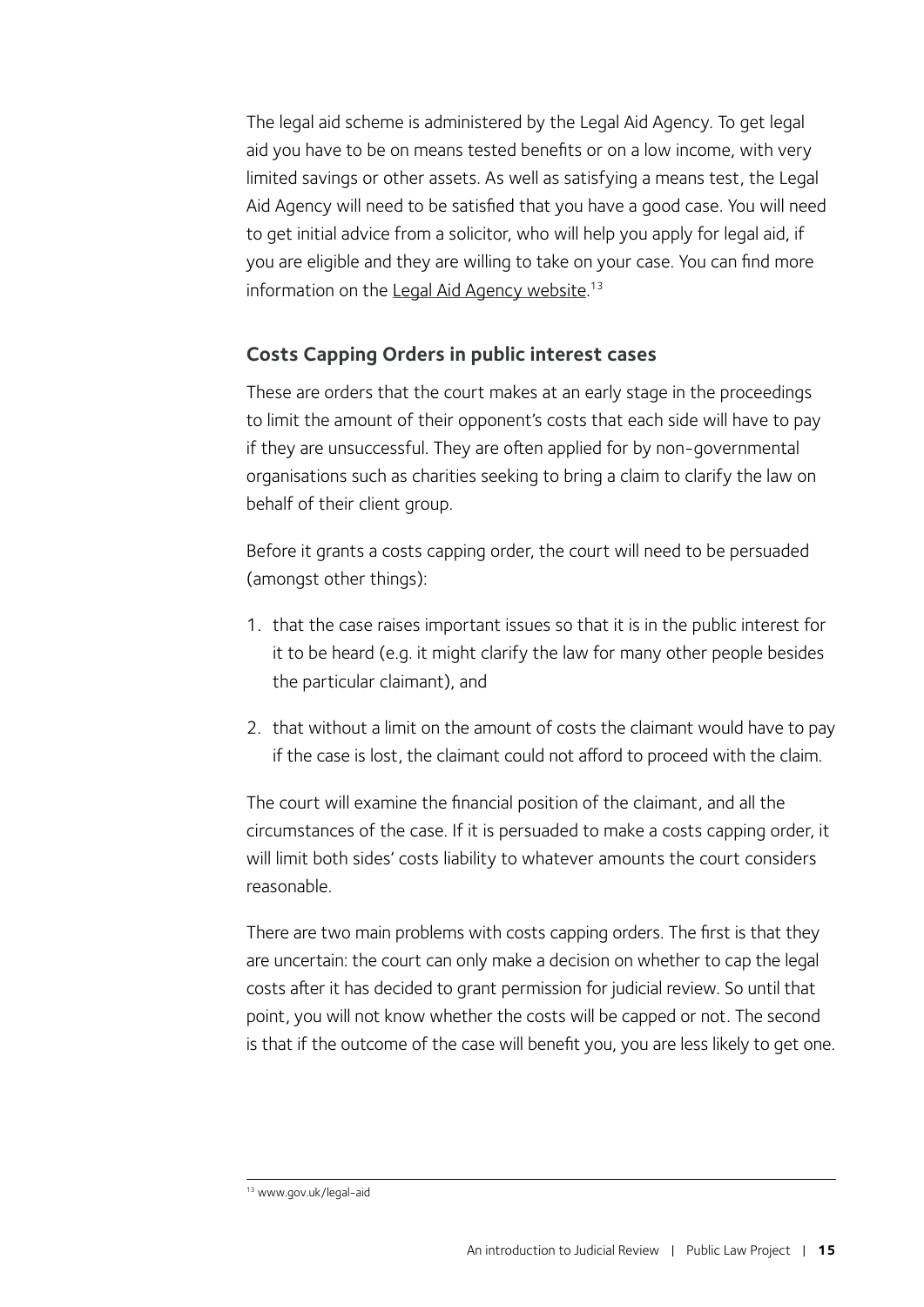#### **Costs in environmental cases**

Under Article 9 of the Aarhus Convention,<sup>14</sup> the cost of litigating certain environmental cases must not be "prohibitively expensive". To comply with this obligation, claimants in environmental judicial review cases can choose to restrict the costs they will have to pay the other side if the claim fails to £5000. There is also a cap of £35,000 on the costs that can be recovered from the defendant. Both sides can apply to court to amend these figures.

#### **The need for legal advice on costs**

Given the complexity and high cost of judicial review, the financial risks of bringing a claim, and the need to consult a solicitor if you may be eligible for legal aid, you are advised to get legal advice as soon as you become aware that a judicial review may be possible. Your appointment needs to be made urgently. There will be no time to lose if you are going to have a chance of meeting the judicial review time limit.



# <span id="page-17-0"></span>**Court fees**

There are a number of different fees payable by the claimant in a judicial review case. The main ones are as follows:

- £154 on applying for permission for judicial review at the beginning of the case
- £385 on requesting that a refusal of permission is reconsidered at an oral hearing
- $\bullet$  £770 for a full hearing (i.e. if the case is given permission by the court). This is reduced to £385 if you have already paid £385 to have permission reconsidered at an oral hearing.

You can get the fee reduced or completely removed if you are on a low income. More guidance is available from **HM Court and Tribunals Service**.<sup>15</sup>

<sup>14</sup> Or to give its full title, "The Convention On Access To Information, Public Participation In Decision-Making And Access To Justice In Environmental Matters"

<sup>15</sup> www.gov.uk/get-help-with-court-fees.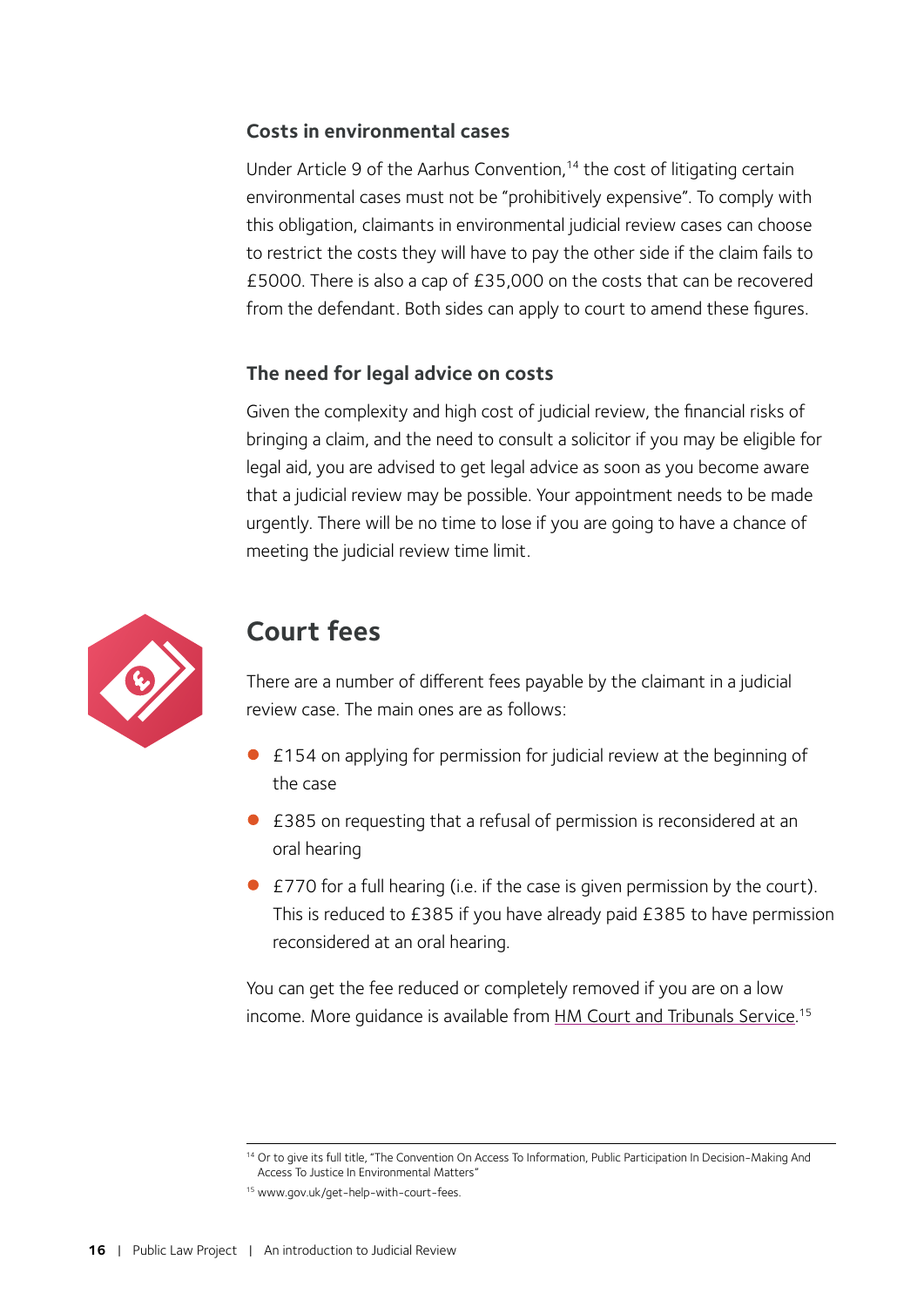Court fees are money payable to the court for using its service. They are not money which is paid to the other side in the case. If you win the case, you will usually be paid back your court fees. If you are funded by legal aid, they will be paid by legal aid. If your lawyers are working under a CFA or pro bono, then you will need to pay them yourself.



## <span id="page-18-0"></span>**What are the grounds for judicial review?**

#### **Acting outside their powers**

Public bodies are generally only free to do what the law says they can do.16 With some exceptions, the law is set out in Acts of Parliament and in secondary legislation (typically things like regulations, rules and orders) made by government ministers. So, with some exceptions, every decision a public body takes must be authorised by a piece of legislation, which will define any limits on the public body's powers.

Public bodies must correctly understand and apply the law that regulates and limits their decision-making powers. If they do not follow the law correctly any resulting decision, act, or failure to act will be unlawful.



# **Example – Authority Acting Outside Powers**

Alice lives in a flat she has bought on the top floor of a large block. The owner of the freehold wants to build an extra floor with new dwellings directly above Alice's flat. Alice learns about the proposals when she receives a letter from the council enclosing a copy of the completed planning application which, the letter states, is under consideration by the council's planning officer. She is given two weeks to make any representations.

Alice is concerned about the building work, and the prospect of having a number of dwellings on a new floor above her flat, but feels she has very little time to understand the planning issues before the deadline for making representations.

<sup>&</sup>lt;sup>16</sup> Unlike people, who are generally free to act as they please, provided the law does not forbid it.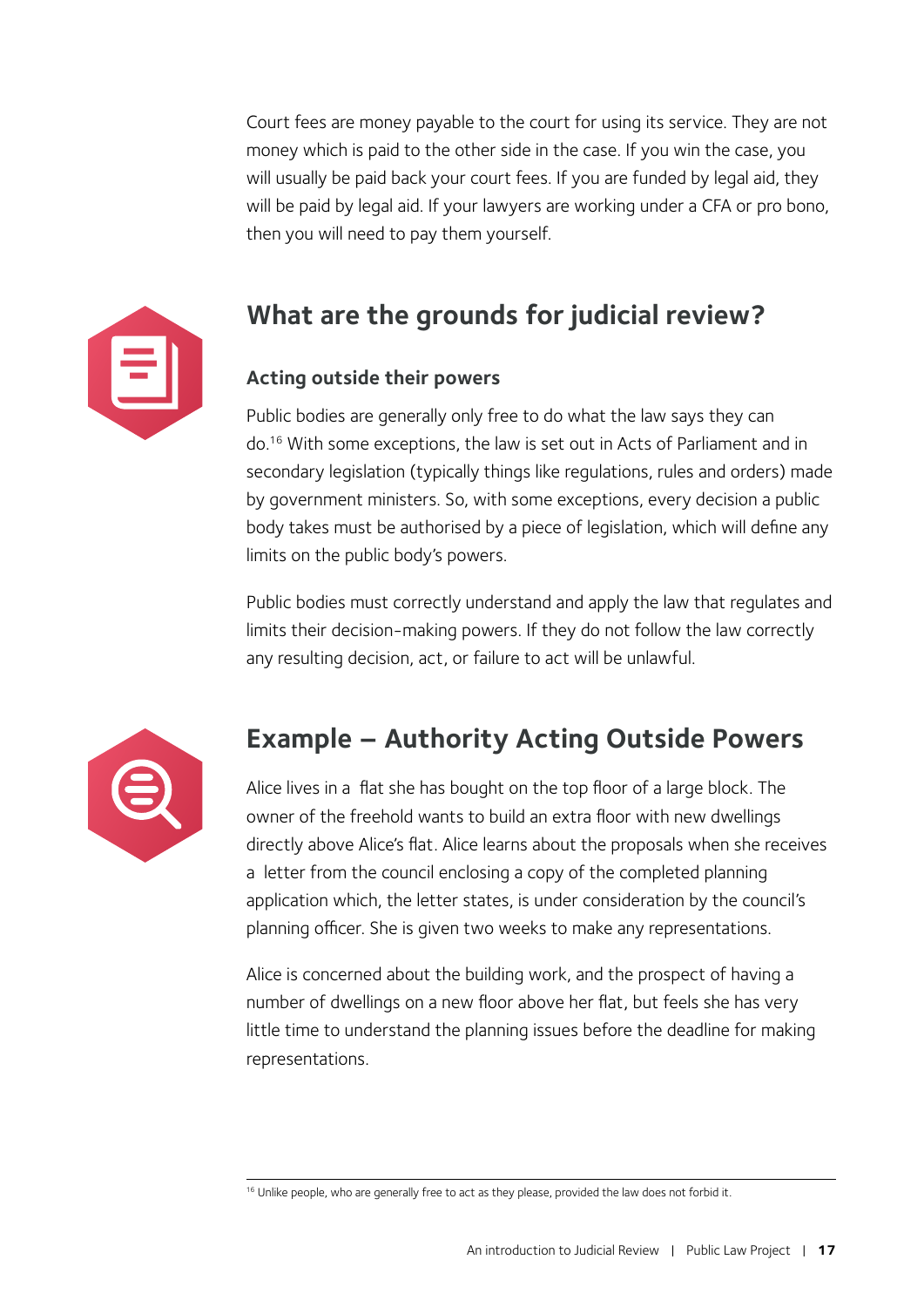She looks at the documentation and notices that in the planning application, the owner of the freehold has wrongly certified that he was the sole owner of the land to which the application relates. In fact, Alice's property is also directly affected. Because the owner of the freehold completed the wrong ownership certificate, he was not required to give advanced notice of the application to the residents of the block, like Alice, whose properties would be affected by the application. If Alice had had the correct notice, she would have had months to learn about the proposed development, coordinate with her neighbours and make a considered response before the council decide the planning application.

Alice consults a solicitor who advises her that section 65 of the Town and Country Planning Act 1990 provides that "A local planning authority shall not entertain an application for planning permission" if the requirements imposed by that section have not been satisfied. One of the requirements imposed by section 65 is that the ownership certificate on a planning application must be correct. The solicitor advises Alice that because the ownership certificate is incorrect, the council must not "entertain" the application, and therefore the council have no power to decide it. Alice instructs the solicitor to write a letter to the council pointing this out, and threatening to apply for judicial review if the council proceed to decide the planning application.

A week later, Alice receives a letter from her solicitor confirming that the council has confirmed that the planning application was defective and had been withdrawn.

#### **Use of Discretion by Public Authorities**

As well as the limits placed on public bodies' powers in legislation, the judges have developed public law rules over many years that impose further restrictions on what public bodies can do. For example, where the law gives a public body the 'discretion' to take a decision as it sees fit, public law regulates the public body's power in a number of ways, including by requiring it:

- $\bullet$  to take into account only relevant information and to disregard all irrelevant information;
- $\bullet$  to address the right question, and take reasonable steps to obtain the information necessary to make a properly informed decision; and,
- $\bullet$  to make sure they have not limited, or 'fettered', their discretion by applying a very rigid policy as if it were the law.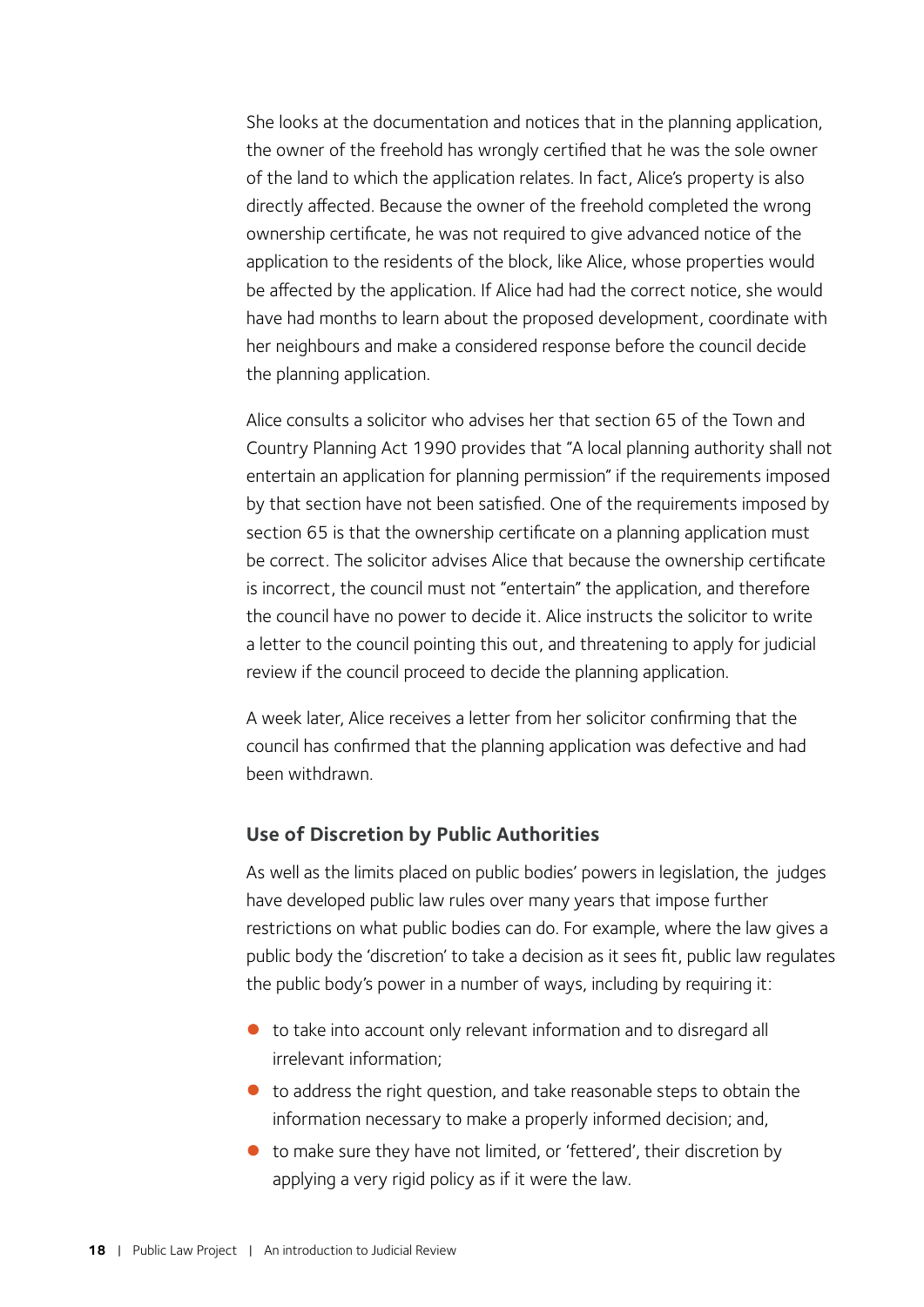There may be relevant external guidance (for example guidance from government departments about how local authorities exercise certain powers), or a policy issued by the public body itself, to make sure that powers are used consistently and fairly in each case. Public bodies should take such guidance and policy into account when they exercise their legal powers. Guidance and policy are not law, and do not have to be followed, but they should be followed unless there is good reason not to. If a public body decides not to follow its own policy, or not to follow external guidance, it should normally give reasons.



### **Example 2 – Use of Discretion**

Brian is a single parent with care of two children aged 5 and 6. He rents a property in the private rented sector. His younger child is severely disabled, and the family requires an additional bedroom for a non-resident overnight carer. Brian and his family have been living in the property for three years.

Brian receives Housing Benefit, but it does not cover all of this rent and Brian cannot afford to pay the shortfall as well as his other living expenses.

Brian is under particular financial pressure because he also has to pay extra for clothes and travel, as the nature of his child's disability means she wears out clothes more quickly than usual. Further, there are extra travel expenses to attend regular therapy sessions. His child's school is very supportive for children with disabilities, and he and his family have built up a good support network in the local area over the years. The family also have a good relationship with the child's therapists. Brian therefore does not think it is a good idea for him to move home.

Brian therefore applies to his local authority for a discretionary housing payment (DHP). DHPs are payments that those like Brian, who are on Housing Benefit, can apply for. They are essentially grants paid by local authorities to top up Housing Benefit where the full rent is not covered. They are granted or refused at the discretion of the local authority.

The relevant law is the Discretionary Financial Assistance Regulations 2001. These state that a local authority may make a DHP to a person who appears to the authority "to require some further financial assistance … in order to meet housing costs".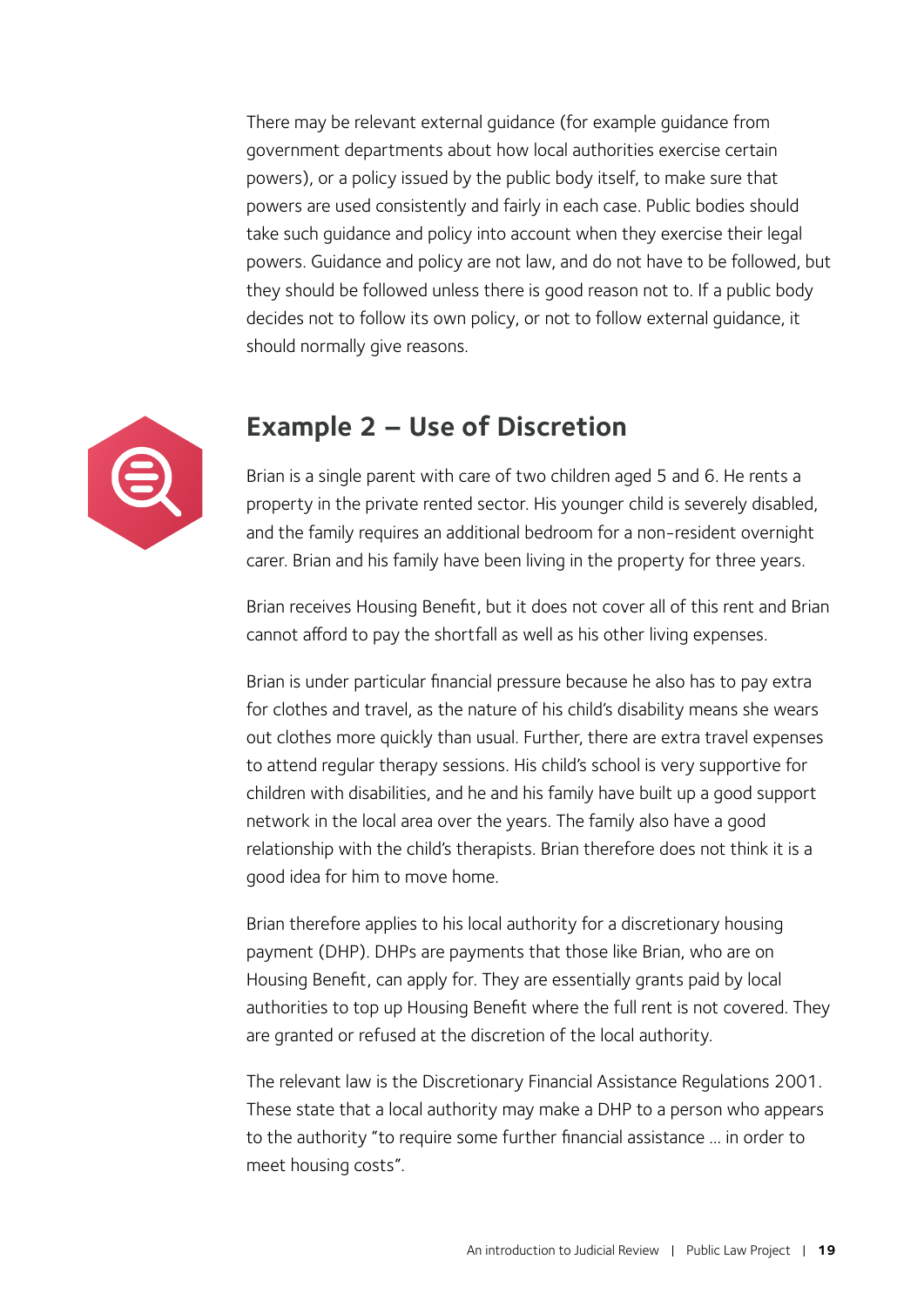The Department for Work and Pensions (DWP) has issued guidance to local authorities operating DHP schemes. It is in a document called the "Discretionary Housing Payments Guidance Manual". Brian looks at the Manual, and sees the following paragraph:

"The Department recommends that LAs consider awarding DHPs to claimants who require an additional bedroom for a non-resident overnight carer for a disabled child or non-dependent."

In response to his application, Brian receives a letter from the council stating that because its budget has been cut, it will now only award DHPs to large families with 4 children or more. The letter states that unfortunately, no exceptions can be made. Further, the council state that Brian's disabilityrelated expenses are irrelevant because of the size of his family, and so cannot be taken into account either.

Brian visits his local CAB and sees an adviser. The adviser states that the council's decision is unlawful because (a) they have adopted a rigid policy to which they have refused to consider exceptions, (b) they have failed to take into account evidence of Brian's hardship, which was relevant to the question the council had to consider (whether Brian needed financial assistance with his housing costs), and which should have been considered regardless of the council's policy, and (c) they have failed to consider another relevant factor, namely the DWP guidance recommending DHPs be made to people in Brian's situation, and have not given any good reason for not following the guidance.

The adviser calls an officer in the council to explain the situation, and follows this up with a letter. Following this letter the council agree to reconsider Brian's application.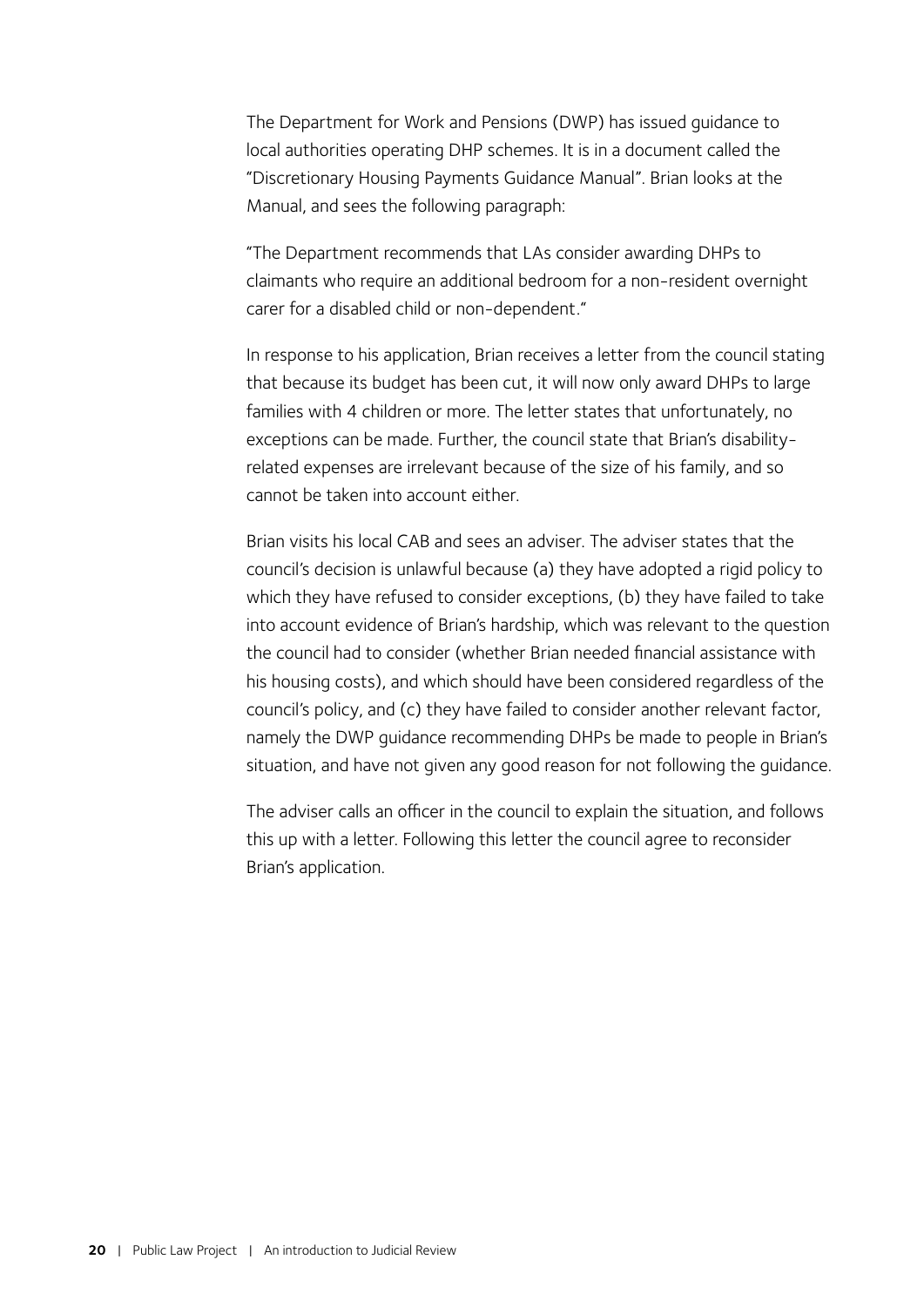#### **Irrationality and proportionality**

The courts may intervene to quash a decision where they consider it to be so demonstrably unreasonable as to be "irrational" or "perverse". The test is whether a decision "is so unreasonable that no reasonable authority could ever have come to it". In practice this is very difficult to show, and it is usually argued alongside other grounds.

In some cases, particularly where European law or human rights law regulates the public body's powers, a public body is required to act proportionately.

The concept of proportionality involves a balancing exercise between the legitimate aims of the state on one hand, and the protection of the individual's rights and interests on the other. The test is whether the means employed to achieve the aim correspond to the importance of the aim, and are no more intrusive on the rights of the individual affected than is necessary to achieve the aim. By way of example, to use a sledgehammer to crack a nut (when a nutcracker would do) would not be acting proportionately.



## **Example 3 – Irrationality and Proportionality**

Cathy is contacted by her son's headteacher, who said that her son, Daniel, aged 15, had today been permanently excluded from school. The headteacher said that Daniel had been found with a gang of 5 other boys who had been involved in a fight. Some other students had been hurt, and knives were apprehended on 3 of the other boys. All the boys have been excluded. Cathy is shocked. Daniel has never been in trouble before. She meets with the headteacher, who explains that, although Daniel has not been in any trouble before, he has been hanging out with a bad crowd at school, including the group who were involved in the fight, with whom he had been apprehended. The headteacher explained that it was not suggested that Daniel had been actively involved in the fight, but given his association with the other gang members, exclusion would be better for everyone in the school.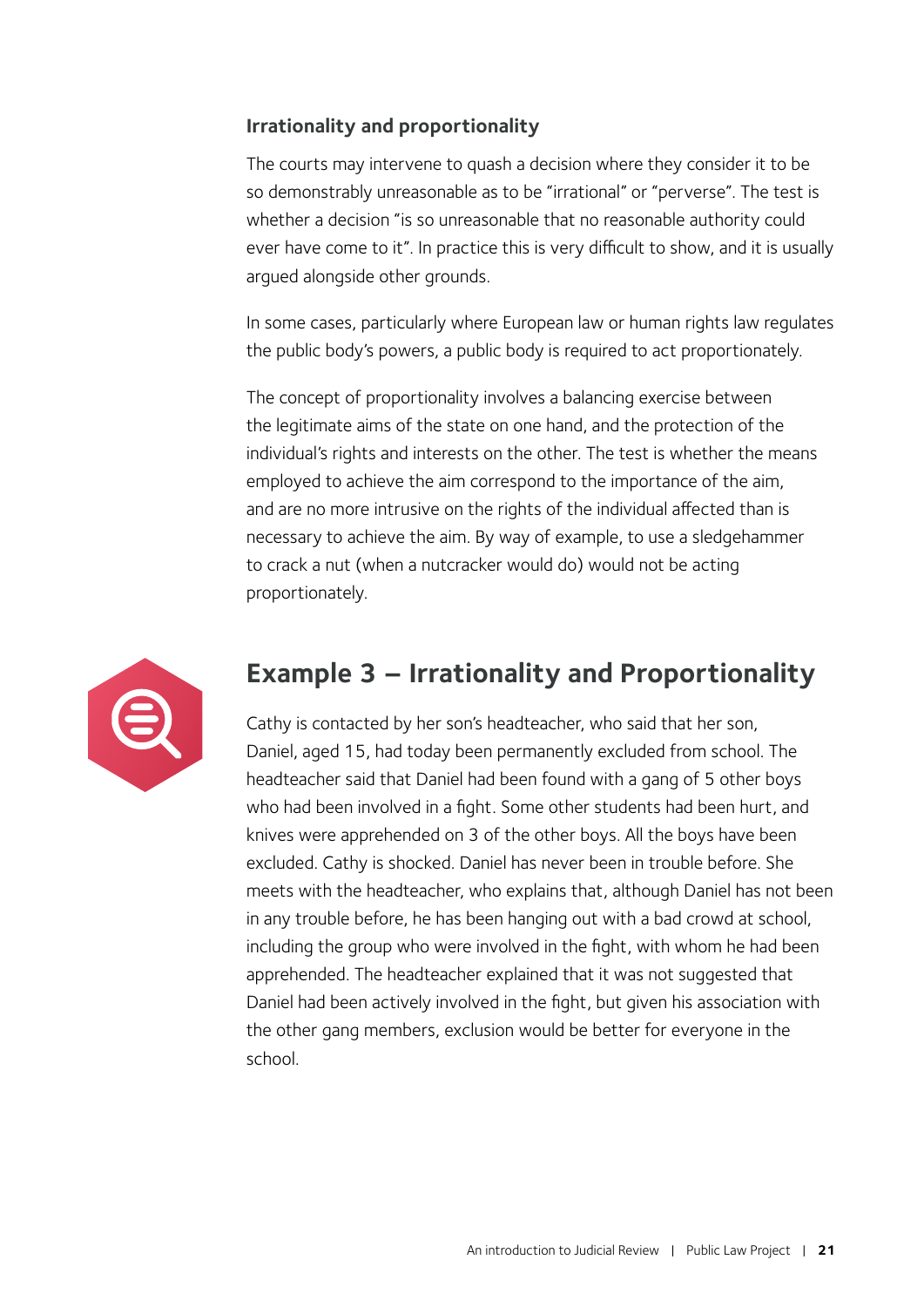Cathy speaks with Daniel – he said he was doing nothing wrong, and that he did not know the other boys had been carrying knives. He said that the other boys involved in the fight were not his friends. He had been in the wrong place at the wrong time. He thought it was unfair that he should be blamed for what they had done.

A hearing was fixed before the school's governing body. Cathy represented Daniel at the hearing, and said that there was no evidence that Daniel had done anything wrong. She read out some Government guidance she had found, which stated:

"A decision to exclude a pupil permanently has profound implications for the likely outcomes for any child or young person. The decision to permanently exclude should only be taken:

- in response to a serious breach, or persistent breaches, of the school's behaviour policy; and
- $\bullet$  where allowing the pupil to remain in school would seriously harm the education or welfare of the pupil or others in school."

Cathy argued that Daniel had never been in any trouble before, there was no evidence that he had been involved in the fight, or had misbehaved in any way, no evidence that he had been associating with the troublemakers, and no evidence that allowing him to remain in school would seriously harm the education or welfare of anyone in the school. Despite Cathy's arguments, the Governing Body upheld Daniel's exclusion, on the grounds that he was apprehended with the other excluded boys, so was probably involved in the fight.

Cathy should ask for the Governing body's decision to be reviewed by an Independent Review Panel, on the grounds that (1) the decision was irrational, since there was no evidence that Daniel had been guilty of anything other than being in the wrong place at the wrong time, and (2) it was disproportionate for Daniel to be permanently excluded, as – even if he had associated with the other boys as was claimed – there was no evidence that he had played an active role in any breach of discipline. Permanent exclusion would be disproportionate to any breach of discipline he could reasonably be held responsible for. If the Independent Review Panel were to uphold the exclusion, Cathy should seek legal advice about bringing a judicial review against the Panel's decision on the grounds of irrationality and proportionality.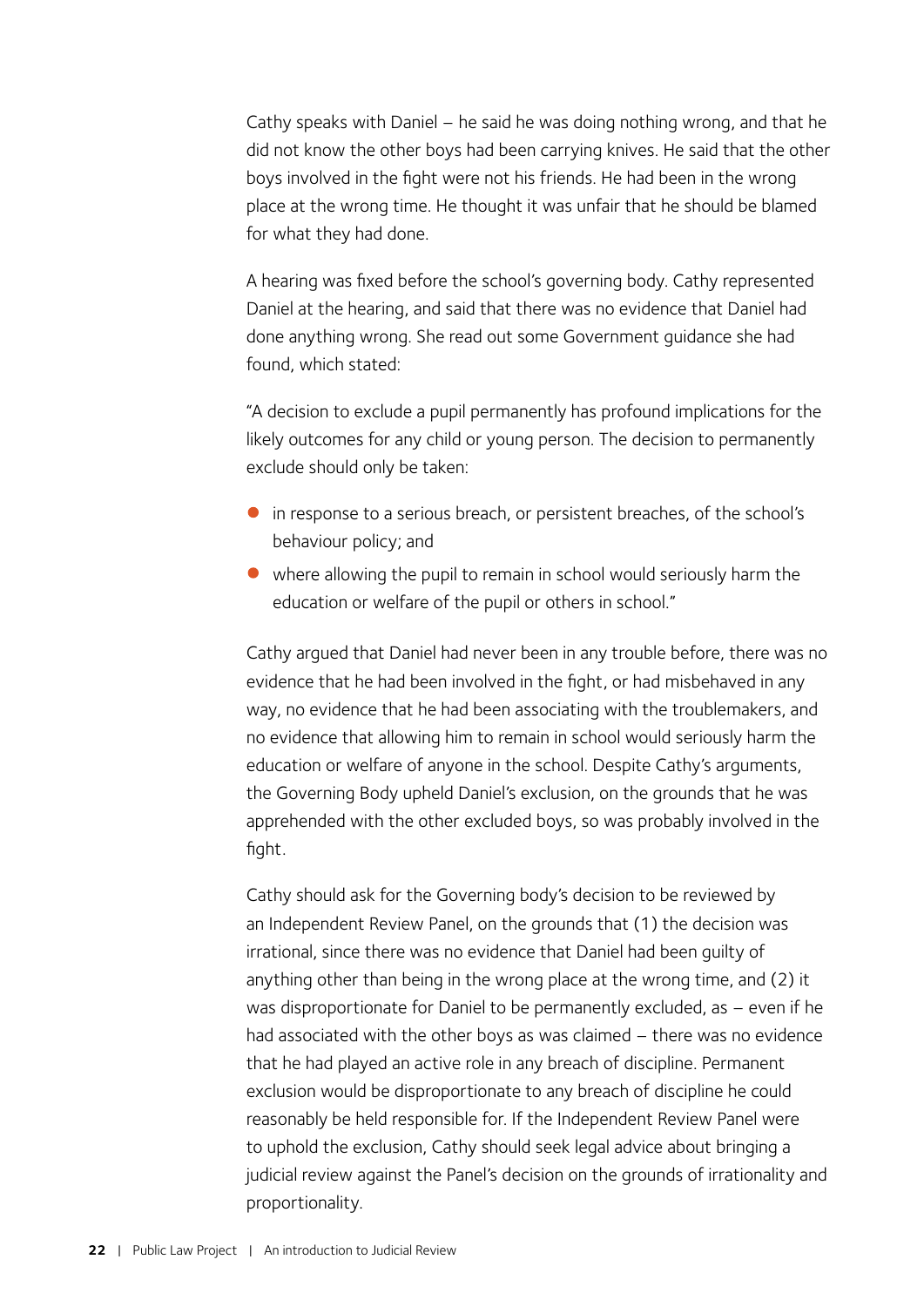#### **Fairness of Procedure**

A public body must never abuse its power by acting unfairly. If you are affected by a decision that a public body (including courts and tribunals) is going to take, you must be treated fairly. That means, among other things, that you are entitled to know the case against you if there is one, and have a proper opportunity to put your case.

A public body must be – and be seen to be - impartial, that is it must not give the appearance of being biased (whether or not it is actually biased). It must not allow decisions to be taken by people who have a financial interest in the outcome or a personal relationship with one of the parties that could give the appearance of bias.

If there are express procedures laid down by law that a public body must follow in order to reach a decision, then it must follow them. For example, a public body may be under a duty to consult people who it believes may be affected by a decision before the decision is made, perhaps because the law says there is such a duty, or perhaps because people have been consulted on similar proposals in the past and so have a reasonable expectation that they will be consulted again.



# **Example 4 – Unfair Procedures**

The freeholder of the building where Alice lives resubmits a planning application that had previously been withdrawn (see Example 1) this time in proper form. The application is for additional dwellings to be built on a new floor to be constructed on top of the building. Having received proper notice of the application, all the residents in the block oppose the planning application, and make representations to the council's planning officer. The application is considered by the council's planning committee. Alice attends the meeting at which the planning application is considered.

At the meeting, the 7 members of the planning committee each indicate they don't have any interest in the application. However Alice shouts out from the public gallery that she has received information that the chairwoman is a close friend and business partner of the developer, whose application is before the committee.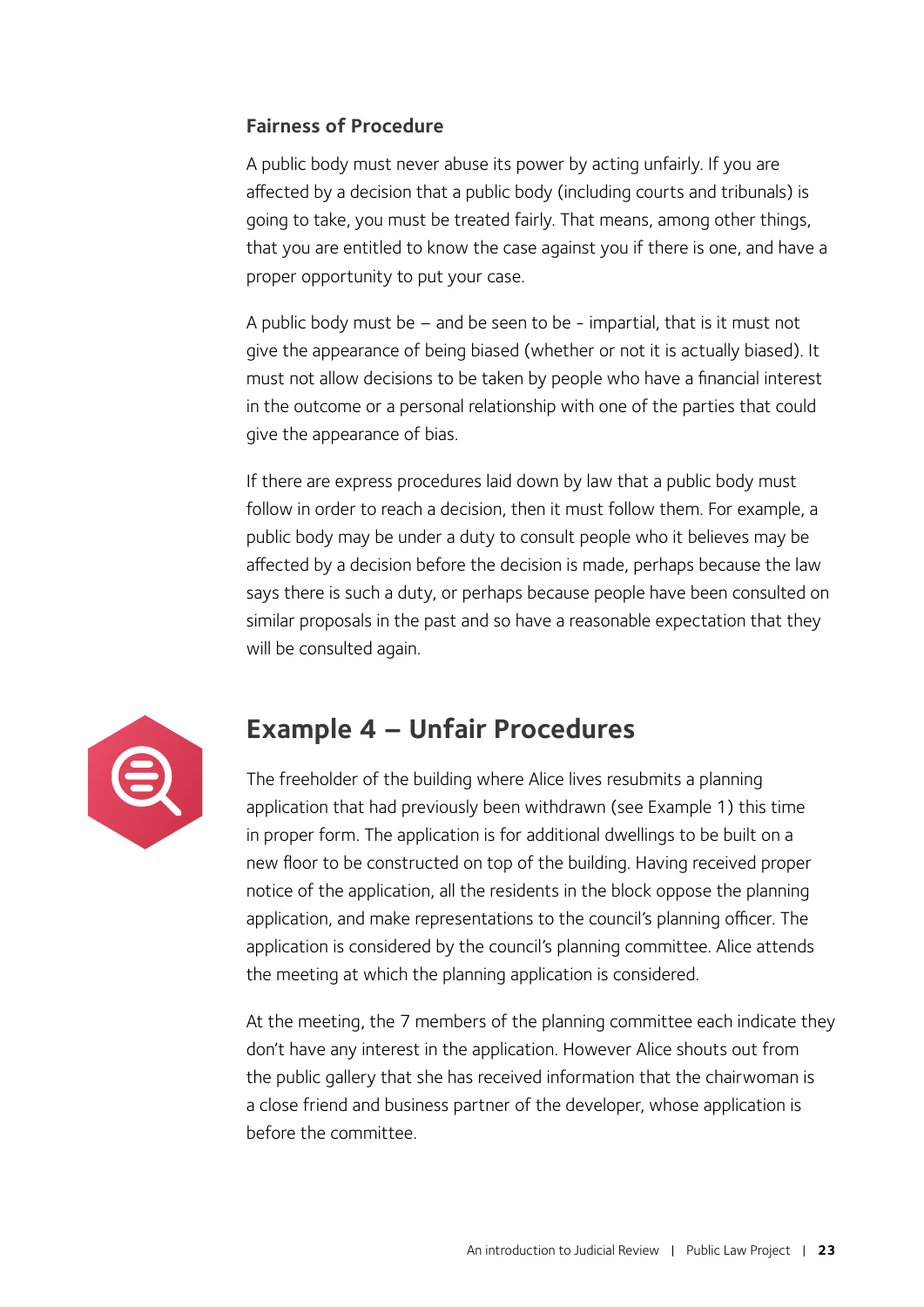On hearing what Alice has said, members of the public become agitated, and the chairwoman is asked to clarify her position. She says that her business with the developer is unrelated to the present planning application, and states that she is quite capable of deciding the planning application fairly, and with an open mind. Some members of the committee are unhappy with this late disclosure, and invite the chairwoman to stand down, but she refuses.

The committee proceeds to consider the planning application, and decides to grant planning permission, by 4 votes to 3, with the chairwoman effectively casting the deciding vote.

Depending on the precise relationship between the chairwoman and the developer, Alice may have grounds for judicial review to challenge the grant of planning permission on the basis that the chairwoman's participation gave the appearance of bias.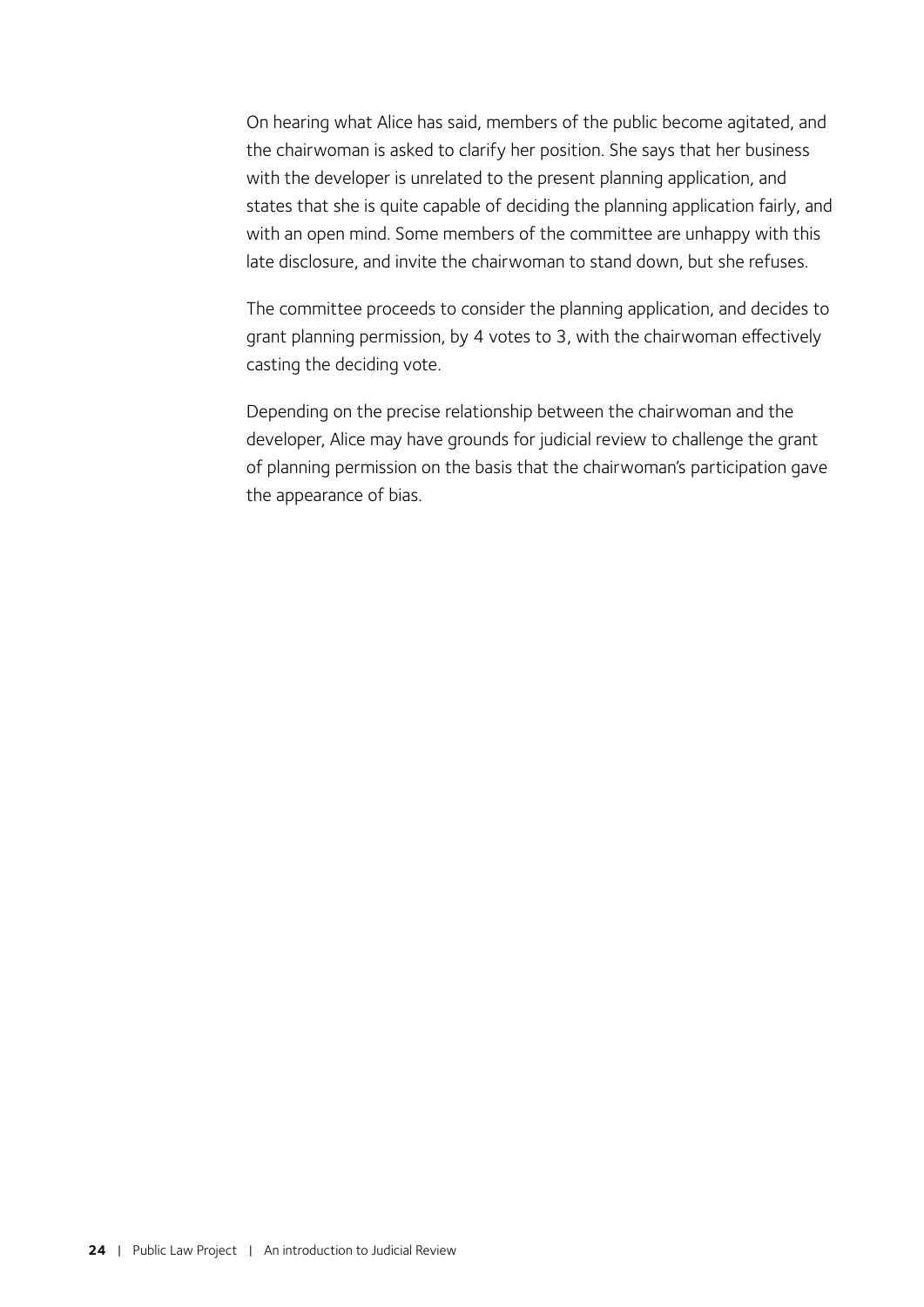

# <span id="page-26-0"></span>**Why is judicial review important?**

Judicial review cases are therefore an important part of regulating how government works in the UK. Without judicial review, once a government policy or decision was in place it would be impossible to change it without a successful political campaign or a new decision by the government. However, it does include judges taking a decision that what a government minister or body has done is against the law. This means it can be controversial.

By bringing a judicial review claim, a claimant can also (if the claim is successful) get a court to set aside a decision, practice or policy of a public body that affects not just the individual claimant but also everyone else in the claimant's position. So one judicial review case can affect thousands of people.

When they are deciding judicial review cases, judges are careful not to judge whether the decision being challenged was right or wrong, or good or bad, as these are matters over which they have no expertise, and no democratic mandate. Instead the judges confine themselves to considering whether the decision being challenged was lawful, and complies with the principles of public law.



# <span id="page-26-1"></span>**Further information**

The Administrative Court publishes a regularly updated [judicial review guide.](http://www.gov.uk/government/publications/administrative-court-judicial-review-guide)<sup>17</sup>

We would really appreciate some feedback about this guide. If you don't mind us contacting you e-mail [publications@publiclawproject.org.uk](mailto:publications%40publiclawproject.org.uk?subject=Intro%20to%20JR%20guide%20feedback)  and we'll get in contact.

<sup>17</sup> www.gov.uk/government/publications/administrative-court-judicial-review-guide